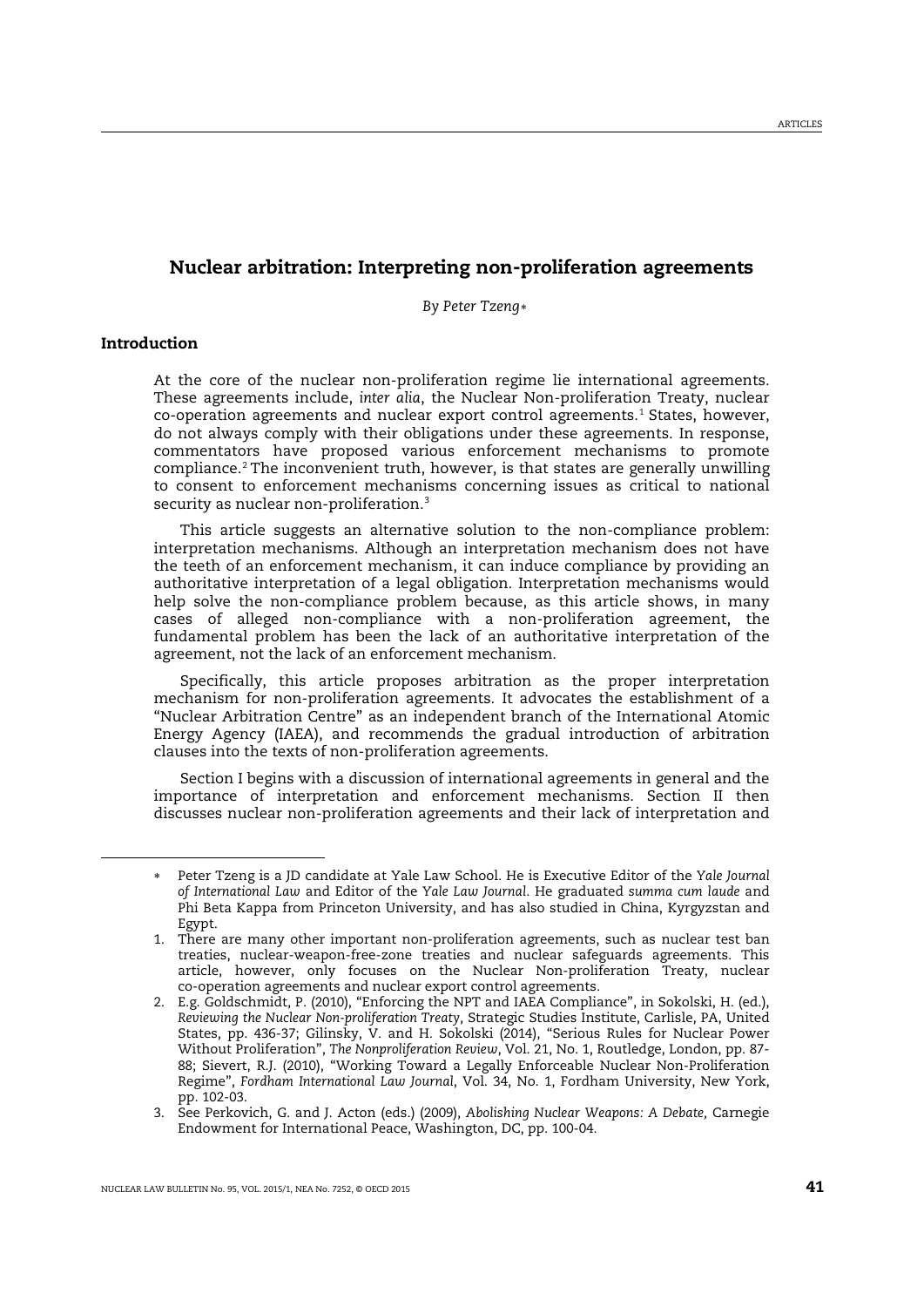enforcement mechanisms. Section III examines seven case studies of alleged noncompliance with non-proliferation agreements in order to show that the main problem in many cases of alleged non-compliance has been the lack of an interpretation mechanism rather than the lack of an enforcement mechanism. Section IV then presents the case for non-binding arbitration as the proper interpretation mechanism for non-proliferation agreements. Section V concludes the article by recommending practical steps for introducing arbitration clauses into nonproliferation agreements over the next decade.

# I. International agreements

<span id="page-1-7"></span>The doctrine of *pacta sunt servanda* ("agreements must be kept") is the cornerstone principle of international agreements.[4](#page-1-0) In order to promote compliance, agreements may have an interpretation mechanism (specifying an interpretation authority) and/or an enforcement mechanism (specifying an enforcement authority). The interpretation authority interprets the text of the agreement, determines whether a party has breached the agreement and specifies the consequences of breach. The enforcement authority ensures, be it through force, sanctions or mere supervision, that the decisions made by the interpretation authority are complied with.

Agreements with high compliance rates often contain both an interpretation mechanism and an enforcement mechanism. For example, the European Convention on Human Rights (ECHR) establishes the European Court of Human Rights (ECtHR) as its interpretation authority,<sup>[5](#page-1-1)</sup> and specifies the Committee of Ministers as its enforcement authority.<sup>[6](#page-1-2)</sup> Similarly, the Treaty on the Functioning of the European Union (TFEU) designates the European Court of Justice (ECJ) as the interpretation authority for preliminary references, leaving national courts to be the enforcement authorities.<sup>[7](#page-1-3)</sup> And in international commercial arbitration, the New York Convention recognises private arbitral tribunals as the interpretation authorities for contractual disputes, and expects national courts to be the enforcement authorities.<sup>[8](#page-1-4)</sup> With the help of both interpretation and enforcement mechanisms, these agreements enjoy very high compliance rates.

Agreements with lower compliance rates may have an interpretation mechanism without an enforcement mechanism. For example, the International Covenant on Economic, Social and Cultural Rights (ICESCR) provides for the Economic and Social Council to interpret the ICESCR (a power that was subsequently delegated to the Committee on Economic, Social and Cultural Rights[9](#page-1-5) ), but does not provide for an enforcement mechanism.[10](#page-1-6) Similarly, the International Covenant on Civil and Political Rights (ICCPR) establishes the Human Rights Committee as its

<span id="page-1-0"></span><sup>4.</sup> Dörr, O. and K. Schmalenbach (2012), *Vienna Convention on the Law of Treaties: A Commentary*, Springer, Heidelberg, p. 427; see Vienna Convention on the Law of Treaties (1969), 1155 UNTS 331 (hereinafter "VCLT"), art. 26.

<span id="page-1-1"></span><sup>5.</sup> Convention for the Protection of Human Rights and Fundamental Freedoms (1950), 213 UNTS 221, art. 19.

<span id="page-1-2"></span><sup>6.</sup> Ibid., art. 46.

<span id="page-1-3"></span><sup>7.</sup> Treaty on the Functioning of the European Union (2012), 2012 OJ C 326/01, art. 267; Albors-Llorens, A. (2014), "Judicial Protection Before the Court of Justice of the European Union", in C. Barnard and S. Peers (eds.), *European Union Law*, Oxford University Press, Oxford, pp. 284-92.

<span id="page-1-4"></span><sup>8.</sup> Convention on the Recognition and Enforcement of Foreign Arbitral Awards (1958), 330 UNTS 38.

<span id="page-1-6"></span><span id="page-1-5"></span><sup>9.</sup> ECOSOC Res. 1985/17, U.N. Doc. E/RES/1985/17 (1985).

<sup>10.</sup> International Covenant on Economic, Social and Cultural Rights (1966), 993 UNTS 3, Part IV.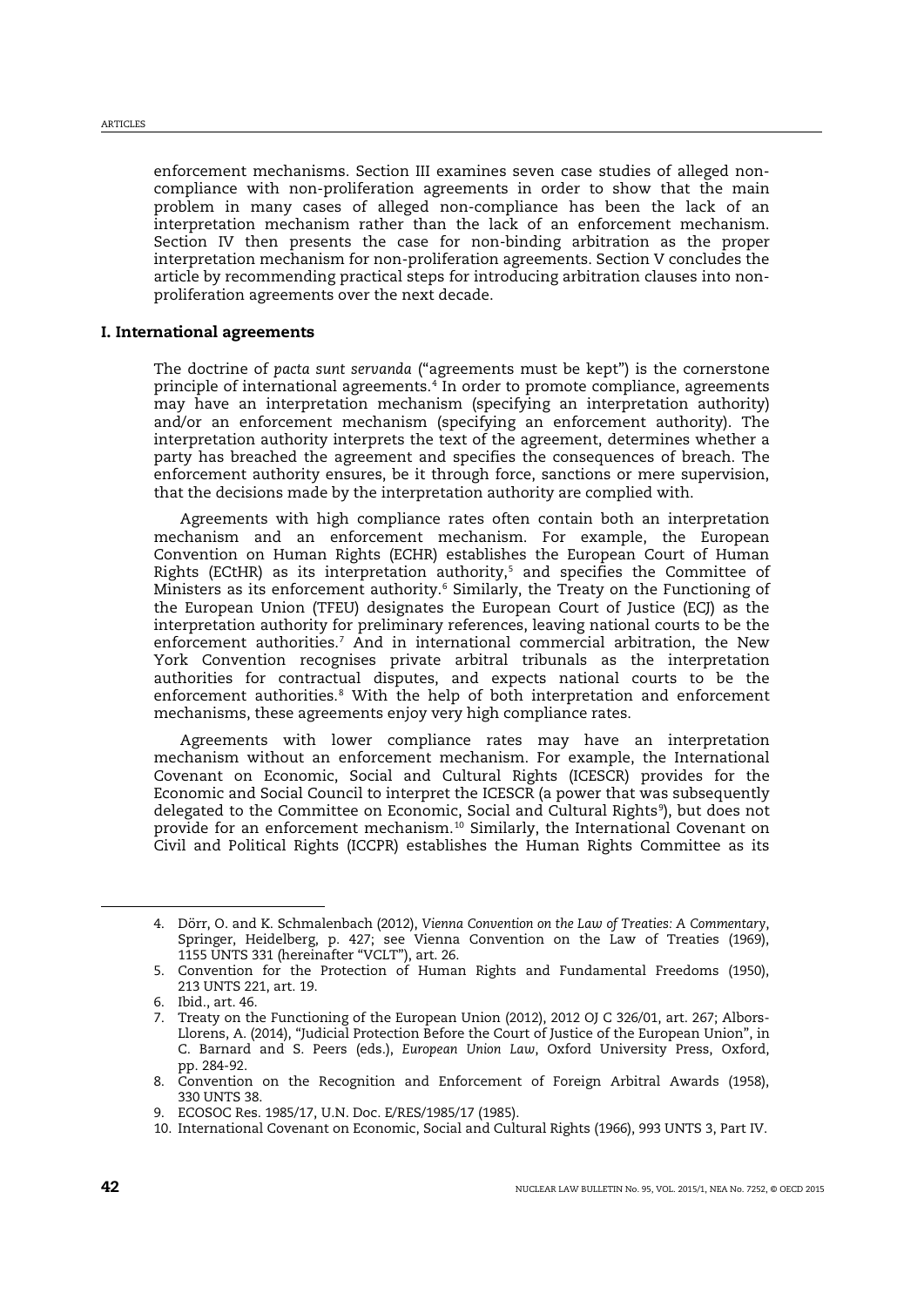interpretation authority, but does not envision a reliable enforcement mechanism.[11](#page-2-0) Although the ICESCR and the ICCPR do not have enforcement mechanisms, they at least have bodies responsible for interpreting their provisions.

The difficulty of establishing an interpretation mechanism (and selecting an interpretation authority) cannot be understated, especially in international contexts. The authority must not only be impartial, but also be perceived to be impartial, such that the subjects of the regime would be willing to submit to its jurisdiction. The ECHR and the TFEU opted for interpretation authorities comprised of an equal number of individuals from each member state (i.e. the ECtHR and the ECJ). The ICESCR and the ICCPR, having too many state parties, opted for interpretation authorities whose members are re-elected on a regular basis (i.e. the Committee on Economic, Social and Cultural Rights and the Human Rights Committee). The New York Convention, facing too many cases, recognised private arbitral tribunals as their interpretation authorities.

Establishing an enforcement mechanism (and selecting an enforcement authority) is even more difficult. If the subjects of the regime are states, they must be willing to relinquish sovereignty over certain subject matters to the enforcement authority. Moreover, the enforcement authority must have actual enforcement power over the subjects.

In cases where it is not politically feasible to establish an enforcement mechanism, parties should at the very least try to establish an interpretation mechanism. This way, even if a state cannot be forced to comply with its legal obligations, at the very least the international community would know for certain whether the state is in compliance with its obligations or not. This authoritative determination of "right" and "wrong" can be crucial for incentivising states to comply with their legal obligations, even if there is no enforcement mechanism.

#### II. Nuclear non-proliferation agreements

As noted in the Introduction, nuclear non-proliferation agreements include, *inter alia*, the Nuclear Non-proliferation Treaty (Section II.A), nuclear co-operation agreements (Section II.B) and nuclear export control agreements (Section II.C). Unfortunately, all of these agreements lack interpretation and enforcement mechanisms.<sup>[12](#page-2-1)</sup>

## <span id="page-2-4"></span>*A. The Nuclear Non-proliferation Treaty*

<span id="page-2-3"></span>The Nuclear Non-proliferation Treaty (NPT) $^{13}$  $^{13}$  $^{13}$  is the centrepiece of the nonproliferation regime. Adopted in 1968, the NPT has three pillars: non-proliferation, disarmament and the peaceful use of nuclear energy. Under the non-proliferation pillar, the NPT restricts the possession of nuclear weapons to five states: China,

<span id="page-2-0"></span><sup>11.</sup> International Covenant on Civil and Political Rights (1966), 999 UNTS 171, part IV.

<span id="page-2-1"></span><sup>12.</sup> This is not to say that all non-proliferation agreements lack interpretation and enforcement mechanisms. In fact, many nuclear-weapon-free-zone treaties have such mechanisms. E.g. Treaty for the Prohibition of Nuclear Weapons in Latin America (1967), 634 UNTS 326, art. 24; Treaty on the Southeast Asia Nuclear Weapon-Free Zone (1995), 1981 UNTS 129, art. 21; Antarctic Treaty (1959), 402 UNTS 71, art. XI. In addition, modern comprehensive safeguards agreements also have interpretation and enforcement mechanisms. IAEA (1972), "The Structure and Content of Agreements Between the Agency and States Required in Connection with the Treaty on the Non-Proliferation of Nuclear Weapons", IAEA Doc. INFCIRC/153 (Corrected), 1 June 1972, paras. 19, 22; Statute of the International Atomic Energy Agency (1956), 276 UNTS 3, art. XII(C).

<span id="page-2-2"></span><sup>13.</sup> Treaty on the Non-Proliferation of Nuclear Weapons (1968), 729 UNTS 161.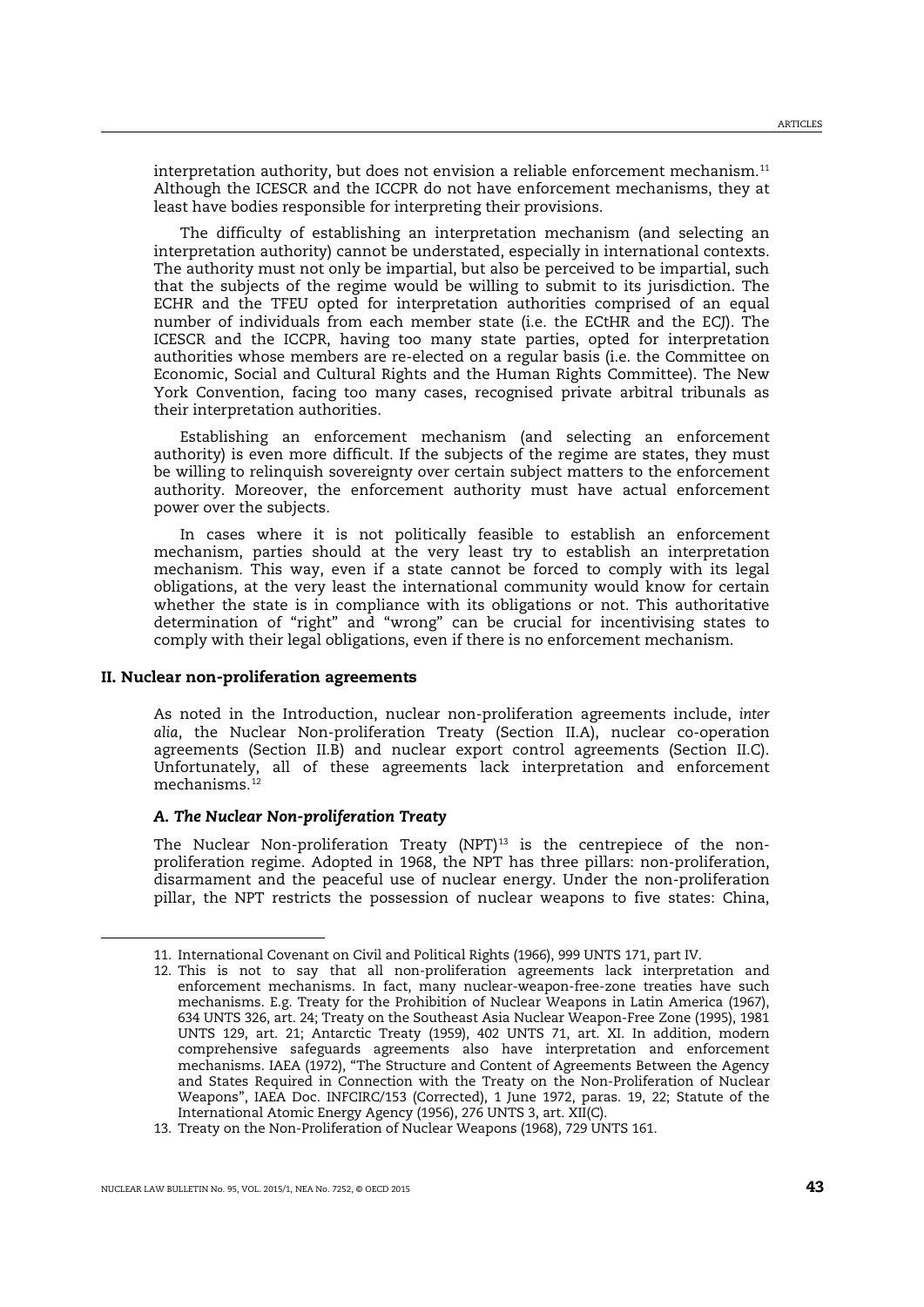France, Russia, the United Kingdom and the United States ("nuclear weapon states"). All other states ("non-nuclear weapon states"), after becoming parties to the NPT, are prohibited from acquiring nuclear weapons $14$  and are required to implement IAEA safeguards to verify their compliance with this prohibition.[15](#page-3-1) Under the disarmament pillar, the NPT imposes an obligation on all state parties to pursue negotiations for the cessation of the nuclear arms race, nuclear disarmament and a treaty on "general and complete" disarmament.[16](#page-3-2) Finally, under the nuclear energy pillar, the NPT affirms that all state parties have the "inalienable" right to develop nuclear energy for peaceful purposes, and moreover requires that all state parties facilitate "the fullest possible exchange" of nuclear materials and equipment for the peaceful use of nuclear energy.[17](#page-3-3)

Today, almost all states in the world are state parties to the NPT.<sup>[18](#page-3-4)</sup> Nevertheless, unlike the treaties of many other nuclear regimes,<sup>[19](#page-3-5)</sup> the NPT has neither an interpretation mechanism nor an enforcement mechanism. The NPT does not grant any body the authority to interpret its provisions, determine whether a party has breached its provisions or specify the consequences of breach. Neither does it grant any body the power to ensure that obligations arising from its provisions are complied with.

#### *B. Nuclear co-operation agreements*

Nuclear co-operation agreements (NCAs) also play an important role in the nonproliferation regime. Since the early 1950s, nuclear supplier states have been signing bilateral NCAs with recipient states as a prerequisite to transferring nuclear material and equipment.<sup>[20](#page-3-6)</sup> Recognising the dual-use nature of certain material and equipment, NCAs restrict the use of certain transferred items. For example, nearly all NCAs require that transferred nuclear material and equipment only be used for peaceful purposes, and NCAs governing the transfer of fuel for research reactors

<span id="page-3-0"></span><sup>14.</sup> Ibid., art. II.

<span id="page-3-1"></span><sup>15.</sup> Ibid., art. III.

<span id="page-3-2"></span><sup>16.</sup> Ibid., art. VI.

<span id="page-3-3"></span><sup>17.</sup> Ibid., art. IV.

<span id="page-3-4"></span><sup>18.</sup> Currently, 188 of the 193 member states of the United Nations are state parties to the NPT. The five member states of the United Nations that are not parties to the NPT are: India, Israel, North Korea, Pakistan and South Sudan. Note, however, that the status of North Korea is unclear. See infra Case Study 1 in Section III.A.

<span id="page-3-5"></span><sup>19.</sup> E.g. Convention on Early Notification of a Nuclear Accident (1986), 1439 UNTS 275, art. 11; Convention on Assistance in the Case of a Nuclear Accident or Radiological Emergency (1986), 1457 UNTS 133, art. 13; Joint Convention on the Safety of Spent Fuel Management and on the Safety of Radioactive Waste Management (1997), 2153 UNTS 303, art. 38; Convention on Access to Information, Public Participation in Decision-Making and Access to Justice in Environmental Matters (1998), 2161 UNTS 447, art. 16; Convention on Environmental Impact Assessment in a Transboundary Context (1991), 1989 UNTS 309, art. 15; Convention on the Physical Protection of Nuclear Material (1979), 1456 UNTS 101, art. 17; International Convention for the Suppression of Acts of Nuclear Terrorism (2005), 2445 UNTS 89, art. 23; Vienna Convention on Civil Liability for Nuclear Damage (1963), as amended by the Protocol of 12 September 1997, 1063 UNTS 1065, art. XX A; Convention on Supplementary Compensation for Nuclear Damage (1997), IAEA Doc. INFCIRC/567, art. XVI; Paris Convention on Third Party Liability in the Field of Nuclear Energy of 29 July 1960, as amended by the Additional Protocol of 28 January 1964 and by the Protocol of 16 November 1982, 1519 UNTS 329, art. 17.

<span id="page-3-6"></span><sup>20.</sup> The first NCAs appeared as a result of the US Atomic Energy Act of 1954, which legalised the export of nuclear material and equipment, but only if the recipient state had an NCA in force with the United States. Today, NCAs with the United States are often called "123 Agreements" because they fall under Section 123 of the Atomic Energy Act of 1954.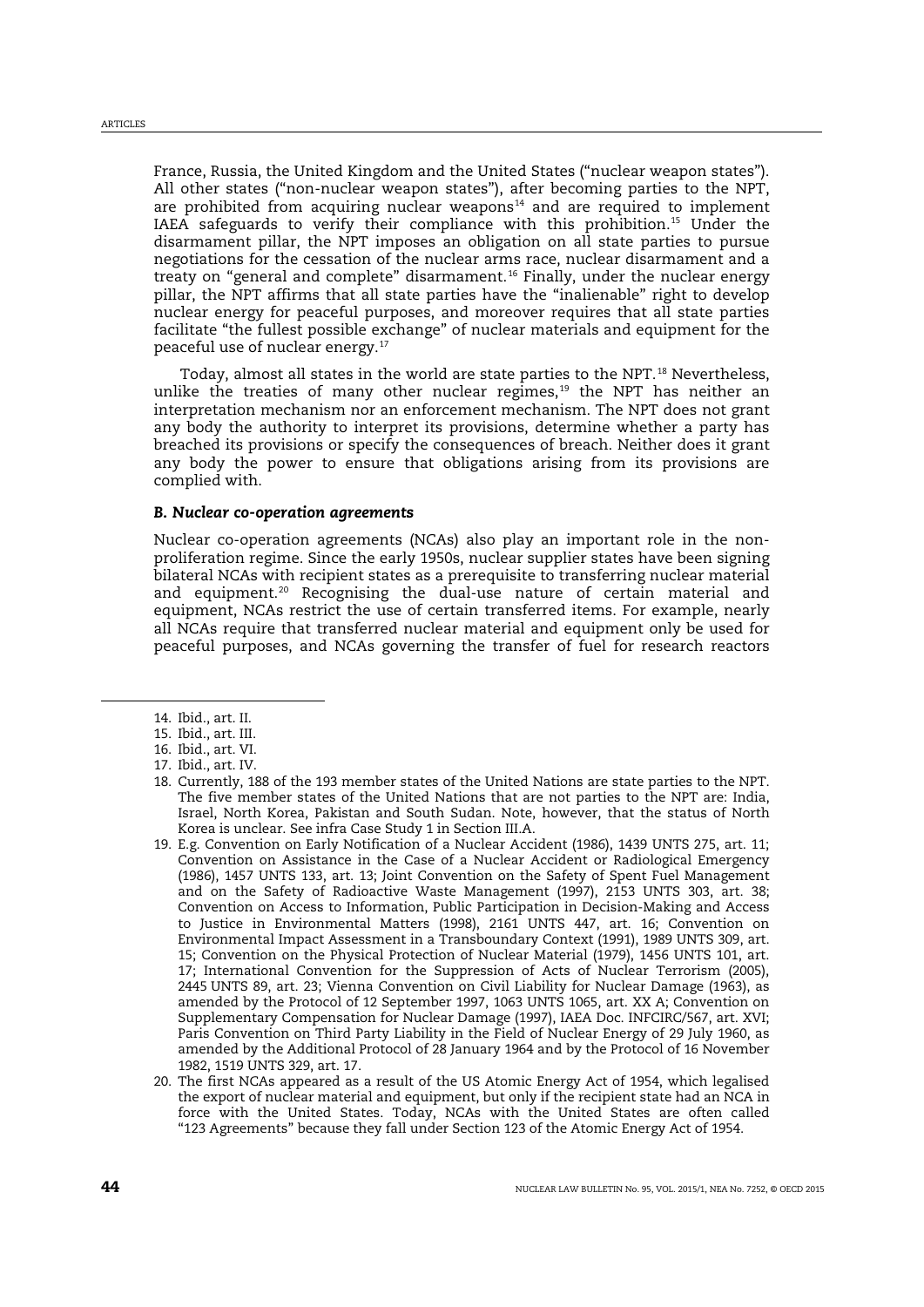generally require that the recipient state return the spent fuel to the supplier state. Like the NPT, NCAs generally do not have interpretation or enforcement mechanisms.<sup>[21](#page-4-1)</sup>

#### <span id="page-4-8"></span>*C. Nuclear export control agreements*

Nuclear export control agreements (NECAs) have also played an important, albeit more controversial, role in the non-proliferation regime. At an effort to meet the non-proliferation goals of the NPT, the Zangger Committee (a group of originally seven nuclear supplier states) began meeting in March 1971 to create and maintain a "trigger list" to define exactly what nuclear material and equipment would require safeguards when exported to non-nuclear weapon states.<sup>[22](#page-4-2)</sup> Shortly after India's "peaceful nuclear explosion" in 1974,<sup>[23](#page-4-3)</sup> US Secretary of State Henry Kissinger set up the Nuclear Suppliers Group (NSG) (also a group of originally seven nuclear supplier states) to strengthen export controls.<sup>[24](#page-4-4)</sup> Since the 1970s, the Zangger Committee and the NSG have revised their export guidelines on multiple occasions, $25$  and have also grown in size: the Zangger Committee now has 38 members, $^{26}$  $^{26}$  $^{26}$  and the NSG now has 48 members.<sup>[27](#page-4-7)</sup> Not only do these export control agreements not have interpretation or enforcement mechanisms, but they themselves are not legally binding on their members.

# III. Interpretation problems with nuclear non-proliferation agreements

<span id="page-4-0"></span>Over the past 60 years, there have been many cases of alleged non-compliance with non-proliferation agreements. This Section examines seven such cases, all of which concerned the interpretation of one of the three aforementioned types of nonproliferation agreements: the Nuclear Non-proliferation Treaty (Section III.A), nuclear co-operation agreements (Section III.B) and nuclear export control agreements (Section III.C).

<span id="page-4-3"></span>23. See infra Case Study 5 in Section III.B.

- <span id="page-4-4"></span>24. The NSG was originally called the London Group. The first seven members were: Canada, France, Japan, the Soviet Union, the United Kingdom, the United States and West Germany. Beckman, R.L. (1985), *Nuclear Nonproliferation: Congress and the Control of Peaceful Nuclear Activities*, Westview Press, Boulder, CO, United States, p. 231; Boulanger, W. (1978), "Nuclear Export Policy and Regulation for Non-Proliferation: Federal Republic of Germany", International Conference on Regulating Nuclear Energy, Brussels, Belgium, p. 13.
- <span id="page-4-5"></span>25. Nuclear Threat Initiative, "Zangger Committee (ZAC)", www.nti.org/treaties-andregimes/zangger-committee-zac/ (accessed 4 April 2015); Arms Control Association (2012), "The Nuclear Suppliers Group (NSG) at a Glance", www.armscontrol.org/factsheets/NSG (accessed 4 April 2015).
- 26. Nuclear Threat Initiative, supra note [25.](#page-4-0)
- <span id="page-4-7"></span><span id="page-4-6"></span>27. Nuclear Suppliers Group, "Participants", www.nuclearsuppliersgroup.org/en/participants1 (accessed 4 April 2015).

<span id="page-4-1"></span><sup>21.</sup> E.g. Agreement Between the Government of the Islamic Republic of Pakistan and the Government of the People's Republic of China for Cooperation in the Peaceful Uses of Nuclear Energy (1986), 1514 UNTS 8 (hereinafter "China-Pakistan 1986 NCA"); Agreement for Cooperation Between the Government of the United States of America and the Government of the Republic of Korea Concerning Civil Uses of Atomic Energy (1972), as amended on 15 May 1974, 953 UNTS 388 (hereinafter "South Korea-US 1974 NCA"); Agreement for Co-operation Between the Government of the United States of America and the Government of India Concerning the Civil Uses of Atomic Energy (1963), 488 UNTS 21 (hereinafter "India-US 1963 NCA").

<span id="page-4-2"></span><sup>22.</sup> Squassoni, S.A. (2005), "Proliferation Control Regimes: Background and Status", Congressional Research Service, Washington, DC, p. 18; Schmidt, F.W. (1994), "The Zangger Committee: Its History and Future Role", *The Nonproliferation Review*, Vol. 1, No. 1, Routledge, London, p. 38.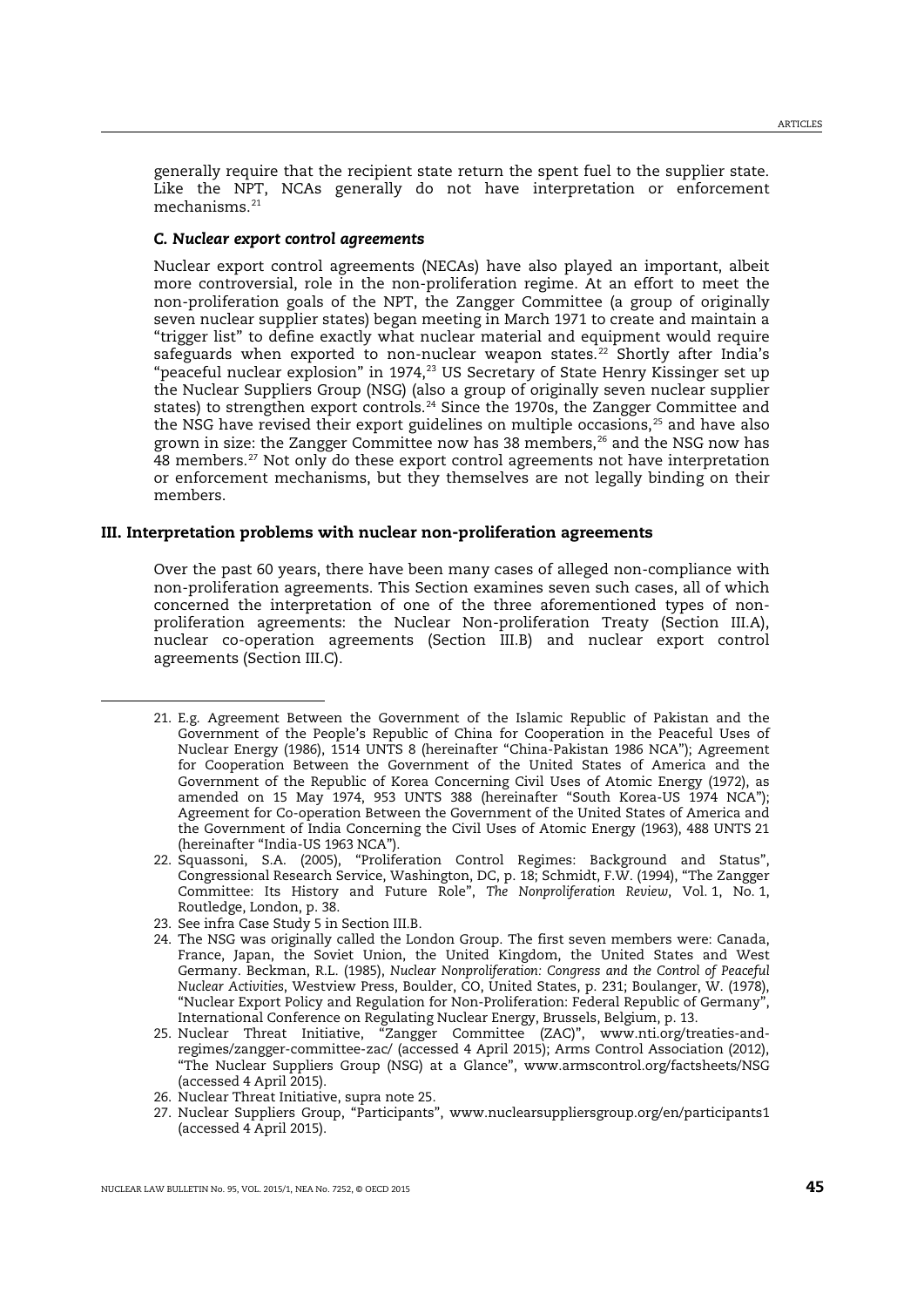# *A. The Nuclear Non-proliferation Treaty*

State parties to the NPT have on many occasions been accused of not complying with their NPT obligations. As the case studies below show, these allegations of noncompliance have been with respect to all three of the NPT's pillars: non-proliferation (Case Studies 1 and 2), disarmament (Case Study 3) and the peaceful use of nuclear energy (Case Study 4).

*Case Study 1: Did North Korea validly withdraw from the NPT under Article X(1)?*

<span id="page-5-0"></span>On 12 December 1985, North Korea acceded to the NPT in exchange for Soviet assistance in constructing four nuclear reactors.[28](#page-5-2) North Korea subsequently signed the Joint Declaration on Denuclearisation of the Korean Peninsula with South Korea on 20 January 1992, and ratified an IAEA safeguards agreement on 9 April 1992. Nevertheless, early IAEA inspections revealed that Pyongyang had not been completely open about its plutonium reprocessing activities.<sup>[29](#page-5-3)</sup> After IAEA inspectors were denied access to certain sites in North Korea, the IAEA Board of Governors (hereinafter "IAEA Board" or "Board") declared North Korea to be in non-compliance with its safeguards agreement, and referred the matter to the UN Security Council. In response, North Korea declared its intention to withdraw from the NPT under Article  $X(1)$ . [30](#page-5-4)

Article X(1) of the NPT grants state parties the right to withdraw from the treaty. Specifically, the provision states:

<span id="page-5-10"></span><span id="page-5-1"></span>Each Party shall in exercising its national sovereignty have the right to withdraw from the Treaty if it decides that extraordinary events, related to the subject matter of this Treaty, have jeopardized the supreme interests of its country. It shall give notice of such withdrawal to all other Parties to the Treaty and to the United Nations Security Council three months in advance. Such notice shall include a statement of the extraordinary events it regards as having jeopardized its supreme interests.<sup>[31](#page-5-5)</sup>

North Korea declared its intention to withdraw from the treaty on 14 March 1993. $32$  As for the "extraordinary events" that "jeopardized the supreme interests of its country", Pyongyang pointed to American hostile threats to its security.<sup>[33](#page-5-7)</sup> In an effort to prevent North Korea from following through on its intention to withdraw, Washington began intense bilateral negotiations with Pyongyang. Just one day before the date the withdrawal would come into effect, North Korea suspended its decision to withdraw.[34](#page-5-8) Continued negotiations led to the bilateral Agreed Framework on 21 October 1994, which temporarily defused the crisis.

<span id="page-5-9"></span><span id="page-5-2"></span><sup>28.</sup> Bermudez, J.S. (1991), "North Korea's Nuclear Programme", *Jane's Intelligence Review*, Vol. 3, No. 9, IHS Global Ltd, Englewood, CO, United States, p. 409; Oberdorfer, D. (1997), The Two Koreas: A Contemporary History, Addison-Wesley, Reading, MA, United States, p. 254.

<span id="page-5-3"></span><sup>29.</sup> Richardson, S. (2006), *Perspectives on US Policy Toward North Korea: Stalemate or Checkmate?*, Lexington Books, Lanham, MD, United States, p. 3; Hibbs, M. (1993), "Isotopics Show Three North Korean Reprocessing Campaigns Since 1975", *Nuclear Fuel*, Vol. 18, No. 5, Platts, New York, pp. 8-9.

<span id="page-5-4"></span><sup>30.</sup> Oberdorfer, D., supra not[e 28,](#page-5-0) p. 280.

<span id="page-5-5"></span><sup>31.</sup> NPT, supra note [13,](#page-2-3) art. X(1).

<span id="page-5-6"></span><sup>32.</sup> Richardson, S., supra not[e 29,](#page-5-1) p. 3.

<span id="page-5-7"></span><sup>33.</sup> Kirgis, F.L. (2003), "North Korea's Withdrawal from the Nuclear Nonproliferation Treaty", *American Society of International Law Insights*, Vol. 8, No. 2, American Society of International Law, Washington, DC.

<span id="page-5-8"></span><sup>34.</sup> Arms Control Association (2015), "Chronology of U.S.-North Korean Nuclear and Missile Diplomacy", www.armscontrol.org/factsheets/dprkchron (accessed 15 May 2015).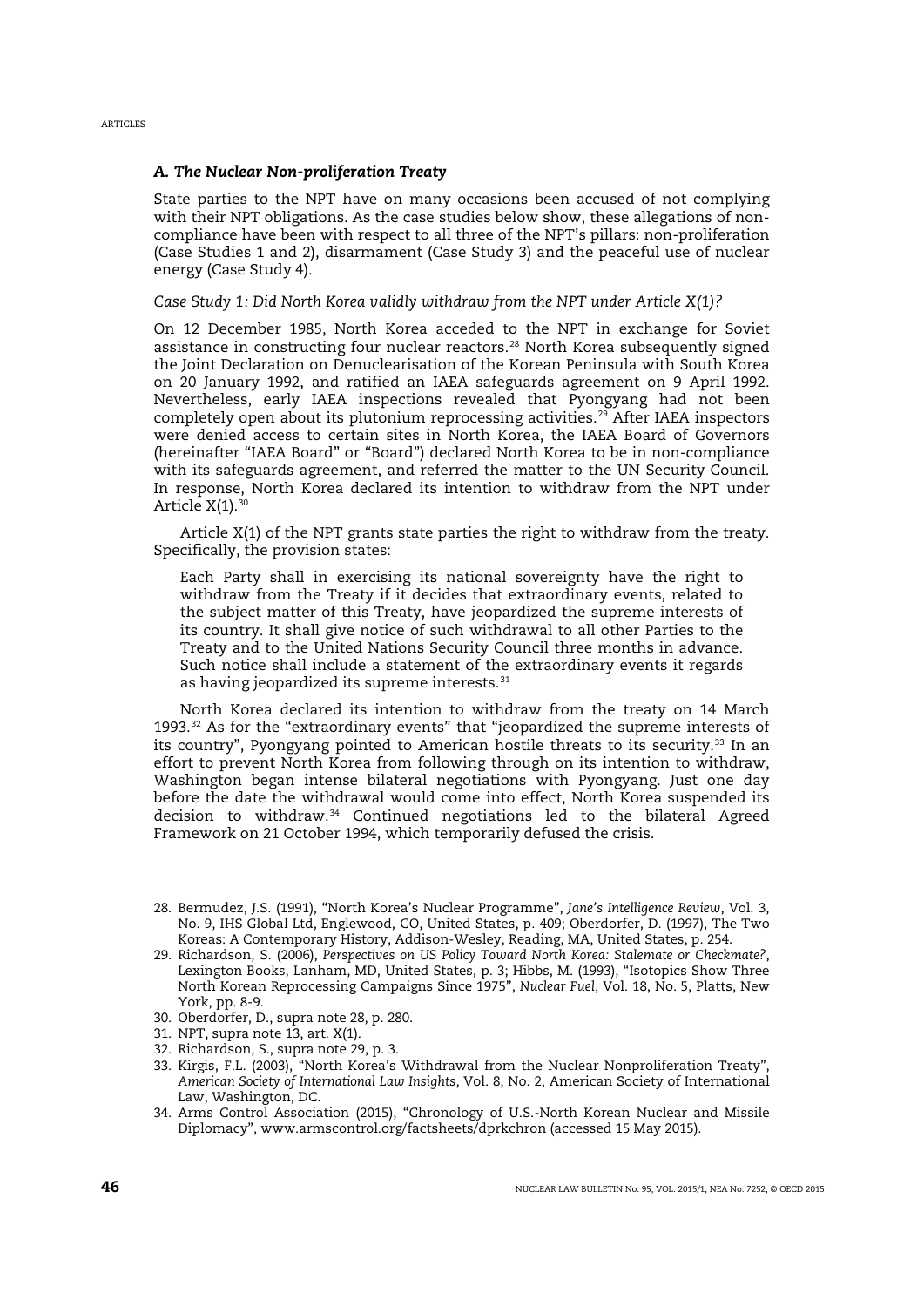The Agreed Framework suspended North Korea's plutonium programme, but North Korea pursued an alternative route to nuclear weapons: high-enriched uranium. After the United States discovered this programme and then confronted the North Koreans about it in 2002, Pyongyang acknowledged that it had a plan to produce nuclear weapons, but Pyongyang considered it to be part of its right to selfdefence. [35](#page-6-1) Washington, on the other hand, considered it to be a violation of North Korea's obligations under the NPT and under the Agreed Framework.<sup>[36](#page-6-2)</sup>

<span id="page-6-0"></span>On 10 January 2003, Pyongyang declared that it was withdrawing from the NPT, effective on the following day.[37](#page-6-3) Pyongyang reasoned that since it was formally just lifting the 1993 suspension of its decision to withdraw, it only had to wait one more day for the entire three-month period to elapse.<sup>[38](#page-6-4)</sup> Pyongyang notably also declared that its withdrawal from the NPT meant that it was no longer bound by its IAEA safeguards agreement, $39$  as Article 26 of the agreement read: "This Agreement shall remain in force as long as the Democratic People's Republic of Korea is party to the [NPT]."[40](#page-6-6) Many commentators expressly rejected North Korea's application of Article X(1): they believed that a new three-month withdrawal notice was required, and questioned whether North Korea's reasons for withdrawal met the "extraordinary events" and "supreme interests" requirements under the article.

Nevertheless, the IAEA Board did not expressly accept or reject North Korea's withdrawal. Why not? In the words of the IAEA, the Agency "is not in the position to determine the status of any State Party's membership of the Non-Proliferation Treaty."[41](#page-6-7) In other words, the IAEA is not the interpretation authority of the NPT. Indeed, the NPT does not have an interpretation mechanism. Since the matter remained ambiguous, the IAEA proceeded as if North Korea's status had not changed: the IAEA Board declared on 12 February 2003 that North Korea was in noncompliance with its safeguards obligations and referred North Korea to the UN Security Council.<sup>[42](#page-6-8)</sup>

As the world now knows, the North Korean nuclear crisis did not end there. However, this instance of withdrawal raises many legal questions. Did Pyongyang validly withdraw from the NPT under Article X(1)? Can a party pause and then resume the three-month notification period? In North Korea's case, were there "extraordinary events" that "jeopardized the supreme interests" of the state? $43$ 

- <span id="page-6-4"></span>38. Arms Control Association, supra not[e 34.](#page-5-9)
- <span id="page-6-5"></span>39. Kirgis, F.L., supra not[e 33.](#page-5-10)
- <span id="page-6-6"></span>40. Ibid.

<span id="page-6-1"></span><sup>35.</sup> Nuclear Threat Initiative (2014), "North Korea: Nuclear", www.nti.org/countryprofiles/north-korea/nuclear/ (accessed 4 April 2015); US Department of State (2002), "North Korean Nuclear Program", http://2001-2009.state.gov/r/pa/prs/ps/2002/14432.htm (accessed 4 April 2015).

<span id="page-6-2"></span><sup>36.</sup> US Department of State, supra note [35.](#page-6-0)

<span id="page-6-3"></span><sup>37.</sup> UN Office for Disarmament Affairs, "Democratic People's Republic of Korea", http://disarmament.un.org/treaties/a/npt/democraticpeoplesrepublicofkorea/acc/Moscow (accessed 4 April 2015).

<span id="page-6-7"></span><sup>41.</sup> IAEA (2014), "Fact Sheet on DPRK Nuclear Safeguards", www.iaea.org/newscenter/ focus/dprk/fact-sheet-on-dprk-nuclear-safeguards (accessed 4 April 2015).

<span id="page-6-8"></span><sup>42.</sup> IAEA (2003), IAEA Doc. GOV/2003/48, 12 February 2003.

<span id="page-6-9"></span><sup>43.</sup> Similar questions may be raised with regards to the US withdrawal from the Anti-Ballistic Missile Treaty in June 2002 under Article XV(2), a provision very similar to Article X(1) of the NPT. President Bush declared in December 2001 that September 11 was the "extraordinary event" that "jeopardized the supreme interests" of the United States. Arms Control Association (2002), "U.S. Withdrawal From the ABM Treaty: President Bush's Remarks and U.S. Diplomatic Notes", www.armscontrol.org/act/2002\_01-02/docjanfeb02 (accessed 4 April 2015).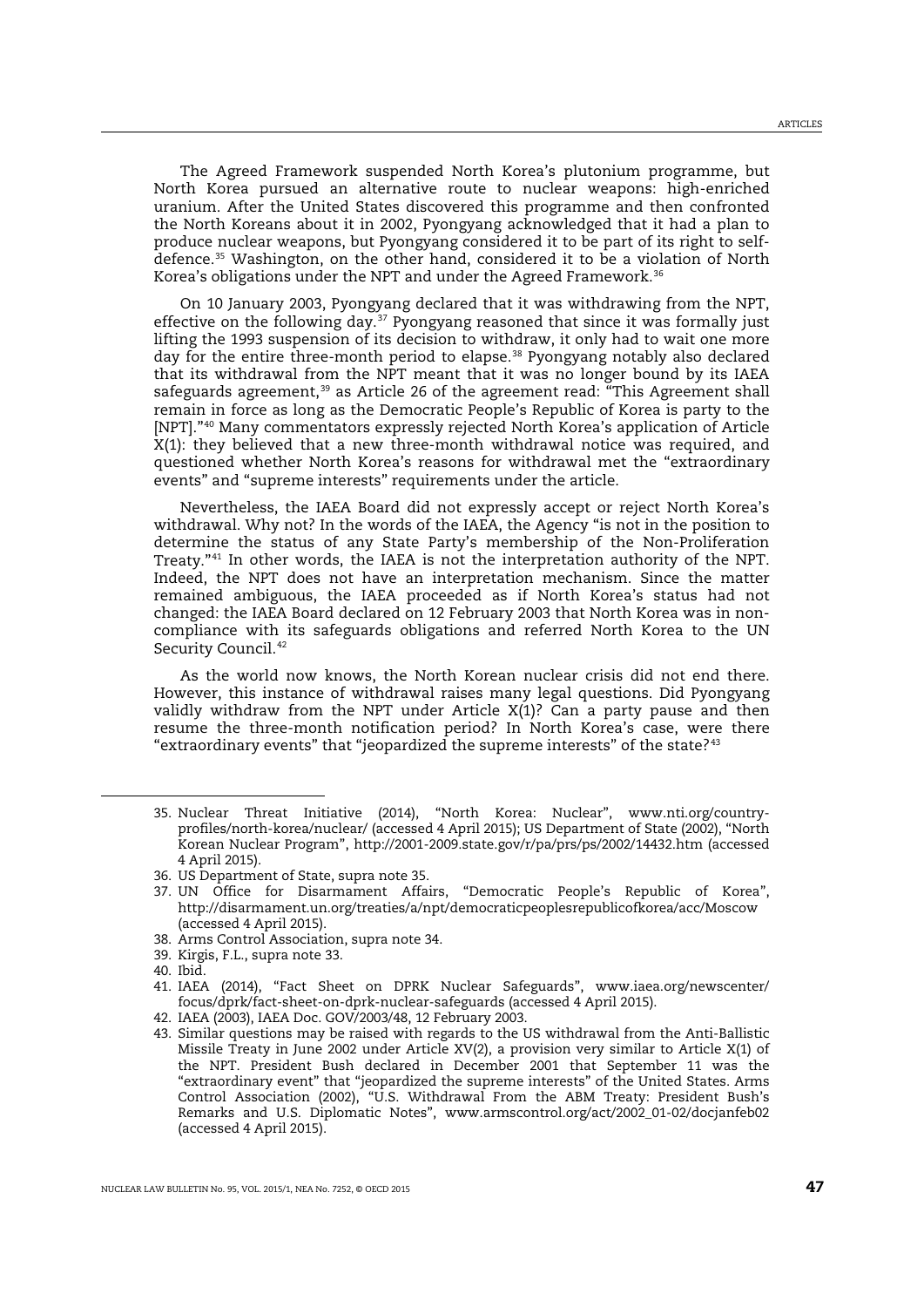Ordinarily, the interpretation authority would have the jurisdiction to answer these questions. However, since the NPT does not have an interpretation authority, these questions remain unanswered to this very day. If the NPT had an interpretation mechanism to give a definitive answer to this question, then the issue would have a greater chance of being resolved. Instead, Pyongyang continues to assert that it has validly withdrawn from the NPT, while many western states continue to assert that North Korea is still bound by its obligations under the NPT. These divergent starting points have made non-proliferation negotiations with North Korea much less productive than they could otherwise be.

# *Case Study 2: Did North Korea's and Iran's alleged plans to develop nuclear weapons violate Article II of the NPT?*

The North Korean case raises another legal question. As mentioned above, when North Korea's high-enriched uranium programme was discovered and Washington confronted the North Koreans about it in 2002, Pyongyang responded that it only had "plans" to produce nuclear weapons for self-defence, which it asserted did not violate the NPT.[44](#page-7-0) Washington rejected this interpretation and declared North Korea to be in violation of the NPT<sup>[45](#page-7-1)</sup>

The same question emerged regarding the Iranian nuclear programme. In December 2007, the US National Intelligence Estimate concluded with "high confidence" that Iran (a state party to the NPT) had plans to develop nuclear weapons but halted the programme in 2003.<sup>[46](#page-7-2)</sup> Does the mere existence of plans to develop nuclear weapons violate the NPT?

A textual examination of the NPT would answer this question in the negative. Article II of the NPT states:

Each non-nuclear-weapon State Party to the Treaty undertakes not to receive the transfer from any transferor whatsoever of nuclear weapons or other nuclear explosive devices or of control over such weapons or explosive devices directly, or indirectly; not to manufacture or otherwise acquire nuclear weapons or other nuclear explosive devices; and not to seek or receive any assistance in the manufacture of nuclear weapons or other nuclear explosive devices.<sup>[47](#page-7-3)</sup>

The text of Article II does not expressly prohibit plans to develop nuclear weapons. It only prohibits the receipt, manufacture and solicitation of assistance in the manufacture of nuclear weapons and nuclear explosive devices. Nevertheless, the customary principles of treaty interpretation, as enshrined in Articles 31 and 32 of the Vienna Convention on the Law of Treaties (VCLT),<sup>[48](#page-7-4)</sup> allow one to look to, *inter alia*, the "object and purpose" of the treaty in question to determine its legal effects. Thus, one could therefore argue that a fundamental purpose of the NPT was

<span id="page-7-0"></span><sup>44.</sup> Nuclear Threat Initiative, supra note [35;](#page-6-0) US Department of State, supra note [35.](#page-6-0)

<span id="page-7-1"></span><sup>45.</sup> US Department of State, supra note [35.](#page-6-0)

<span id="page-7-2"></span><sup>46.</sup> US National Intelligence Council (2007), *Iran: Nuclear Intentions and Capabilities*, US Office of the Director of National Intelligence, Washington, DC, p. 5.

<span id="page-7-3"></span><sup>47.</sup> NPT, supra note [13,](#page-2-3) art. II.

<span id="page-7-4"></span><sup>48.</sup> The VCLT does not directly apply to the NPT because under Article 4 of the VCLT, the VCLT does not apply to treaties concluded before its entry into force, i.e. 27 January 1980. However, the International Court of Justice has held that Articles 31 and 32 of the VCLT are customary international law, and therefore necessarily apply to the interpretation of any treaty. Oil Platforms (Iran v. United States), Preliminary Objection, Judgments, ICJ Reports 1996, p. 803, para. 23.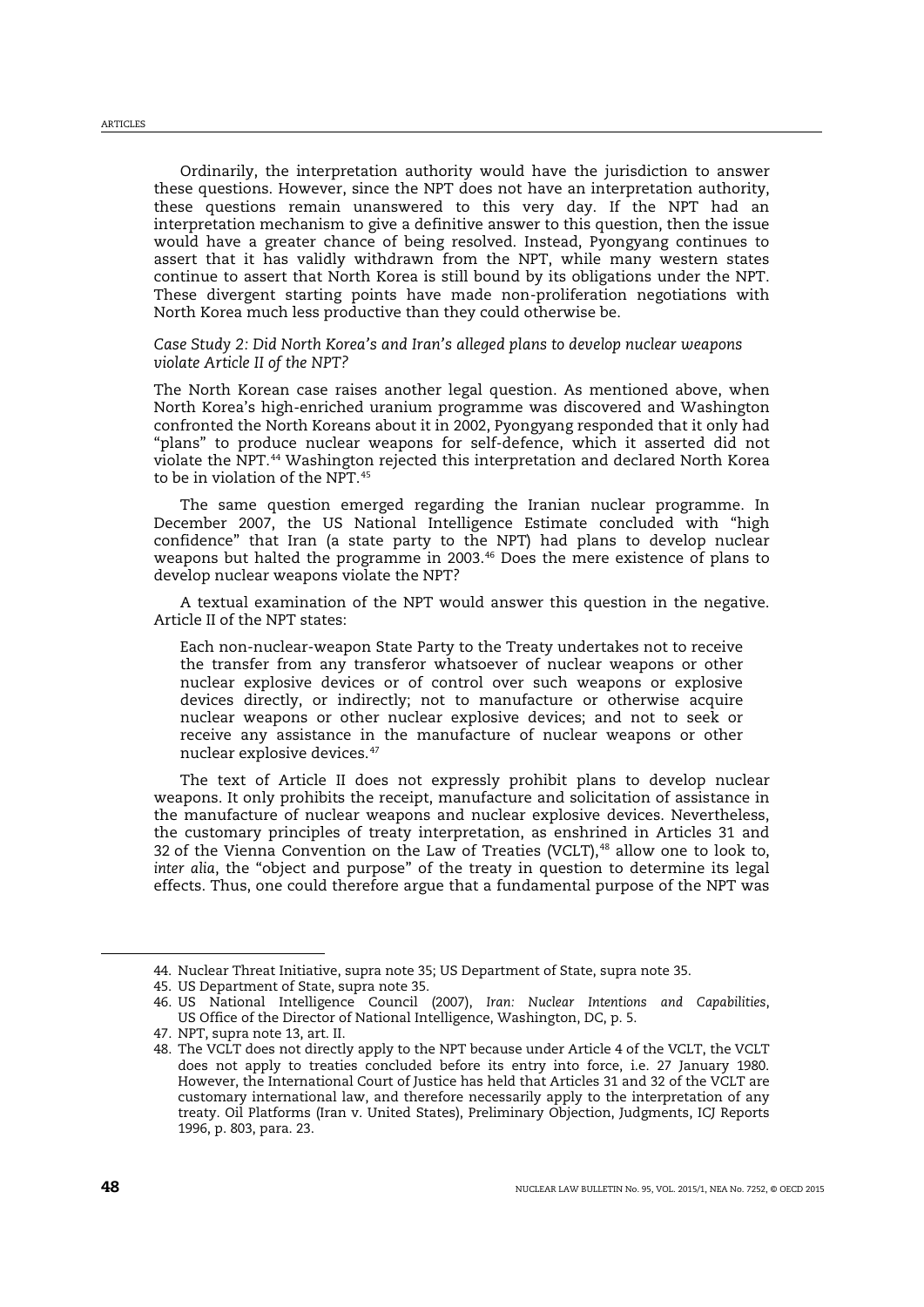to prevent the horizontal proliferation of nuclear weapons, and thus Article II of the NPT should be read to also prohibit plans to develop nuclear weapons.

What is the authoritative interpretation of Article II? There is none. Once again, the underlying problem is that the NPT does not have an interpretation mechanism. There is no single body that has the competence to consider both sides of the argument and make a final determination on the matter. Consequently, the question remains unanswered.

*Case Study 3: Does the stockpile of nuclear weapons in Russia and the United States violate Article VI of the NPT?*

On 24 April 2014, the Marshall Islands filed applications against China, France, India, Israel, North Korea, Pakistan, Russia, the United Kingdom and the United States before the International Court of Justice (ICJ) for not complying with their disarmament obligations under Article VI of the NPT.<sup>[49](#page-8-0)</sup> Article VI states:

Each of the Parties to the Treaty undertakes to pursue negotiations in good faith on effective measures relating to cessation of the nuclear arms race at an early date and to nuclear disarmament, and on a treaty on general and complete disarmament under strict and effective international control.[50](#page-8-1)

Two key respondent states are Russia and the United States; to this day both states still possess a disproportionately large number of nuclear weapons. The International Panel on Fissile Materials estimates that Russia still has approximately 8 500 nuclear warheads in its stockpile and the United States still has approximately 7 700 nuclear warheads in its stockpile.[51](#page-8-2) Moreover, over the past two decades, Washington has at times acted contrary to the goals of "general and complete disarmament". For example, in 2002 it withdrew from the Anti-Ballistic Missile Treaty, and for many years it has refused to ratify the Comprehensive Nuclear-Test-Ban Treaty. On the other hand, Moscow and Washington have also taken some positive steps towards disarmament. For example, they have supported negotiations over a Fissile Material Cut-off Treaty, signed a long series of bilateral disarmament treaties, down blended significant amounts of their high-enriched uranium and announced that they would seek a "nuclear free world".[52](#page-8-3) But do these activities amount to compliance with Article VI, especially in light of the outstanding stockpiles of nuclear weapons that remain under the control of Russia and the United States?

Regrettably, the question may never be officially answered. Since the ICJ is not the interpretation authority of the NPT, it does not have the jurisdiction to issue a ruling in the Marshall Islands case with respect to Russia or the United States

<span id="page-8-0"></span><sup>49.</sup> International Court of Justice (2014), "The Republic of the Marshall Islands files Applications against nine States for their alleged failure to fulfil their obligations with respect to the cessation of the nuclear arms race at an early date and to nuclear disarmament", www.icj-cij.org/presscom/files/0/18300.pdf (accessed 4 April 2015), p. 1.

<span id="page-8-1"></span><sup>50.</sup> NPT, supra note [13,](#page-2-3) art. VI.

<span id="page-8-2"></span><sup>51.</sup> International Panel on Fissile Materials (2013), *Global Fissile Material Report 2013*, International Panel on Fissile Materials, Princeton, p. 9.

<span id="page-8-3"></span><sup>52.</sup> The White House (2009), "Joint Statement by President Dmitriy Medvedev of the Russian Federation and President Barack Obama of the United States of America", www.whitehouse.gov/the\_press\_office/Joint-Statement-by-President-Dmitriy-Medvedevof-the-Russian-Federation-and-President-Barack-Obama-of-the-United-States-of-America (accessed 4 April 2015).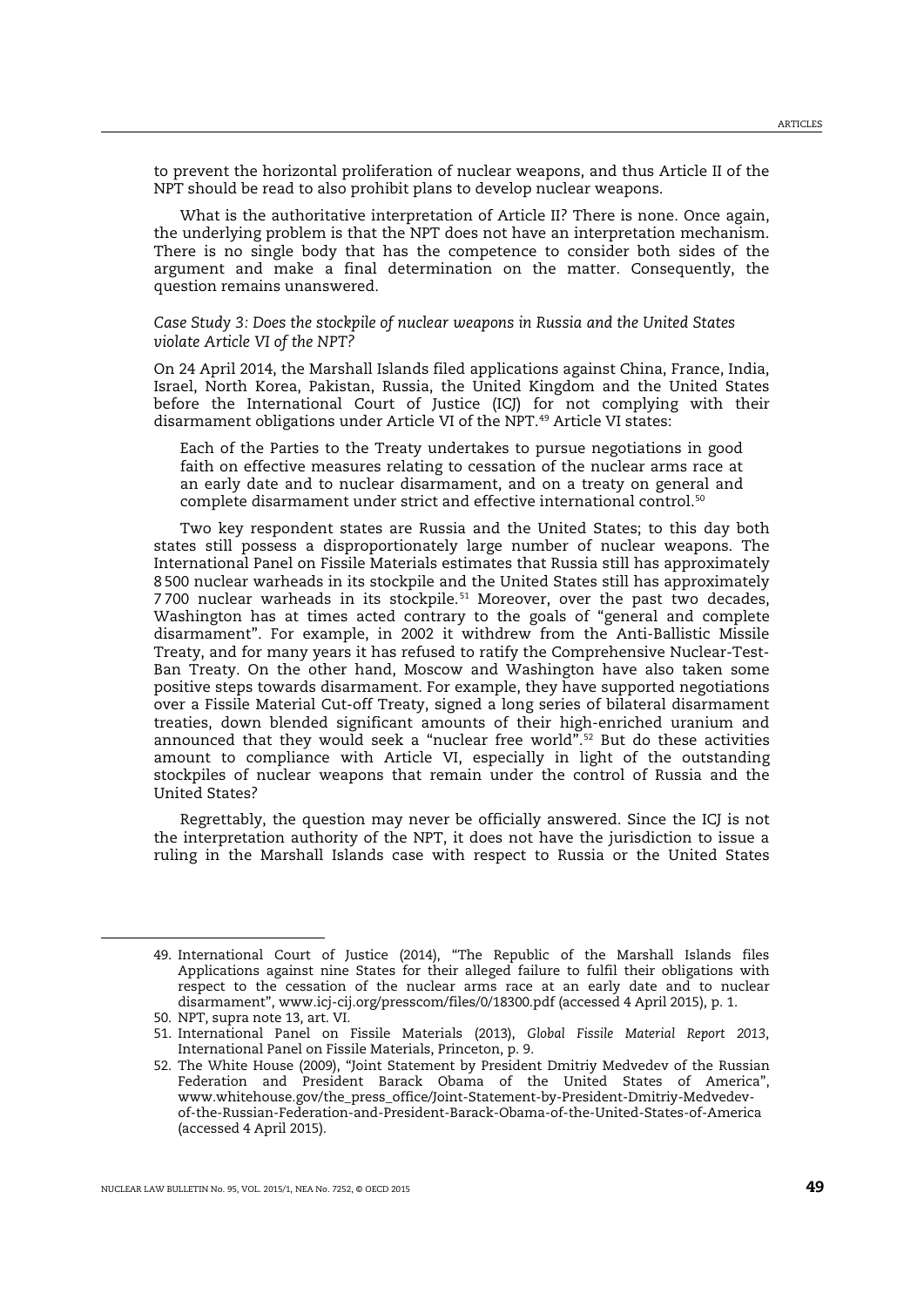without their consent.<sup>[53](#page-9-0)</sup> Assuming that Russia and the United States will not consent to the ICJ's jurisdiction, it will remain a question whether the two states are pursuing negotiations in "good faith" for a treaty on "general and complete disarmament".[54](#page-9-1) Russia and the United States will continue to claim that they are, while other states will continue to assert the opposite.

## *Case Study 4: Do the NSG guidelines violate Article IV of the NPT?*

The drafters of the NPT had the difficult task of drawing a line between preventing the proliferation of nuclear weapons and promoting the peaceful use of nuclear energy. One major issue was that the nuclear material and equipment required for the peaceful use of nuclear energy may also be used to produce nuclear weapons. As a result, the NPT aimed to promote the exchange of nuclear material and equipment, but not so recklessly such that non-nuclear weapon states could take advantage of the exchange and develop nuclear weapons. At an effort to strike this balance, Article III(2) of the NPT states:

Each State Party to the Treaty undertakes not to provide: (a) source or special fissionable material, or (b) equipment or material especially designed or prepared for the processing, use or production of special fissionable material, to any non-nuclear-weapon State for peaceful purposes, unless the source or special fissionable material shall be subject to the safeguards required by this Article*. [55](#page-9-2)*

But what items are considered "equipment or material especially designed or prepared for the processing, use or production of special fissionable material"? In order to create a list of such items, nuclear supplier states established the Zangger Committee. Since the Zangger Committee was established for the mere purpose of interpreting this phrase in Article III(2) of the NPT, the Zangger Committee's list does not extend beyond this article.

The guidelines of the NSG, however, are another story. As mentioned in Section II.C, US Secretary of State Henry Kissinger established the NSG in 1974 in the wake of India's "peaceful nuclear explosion" in order to further restrict exports to non-nuclear weapon states that could lead to the development of nuclear weapons (as the Canadian heavy water reactor and the American heavy water did in the Indian case $56$ ). That is to say, not only does the NSG go beyond the limits of Article III(2), but it was actually established *for the purpose of* going beyond the limits of Article III(2). Two key differences between the Zangger Committee trigger list and the NSG guidelines are: (1) the Zangger Committee trigger list is restricted to "especially designed or prepared" items, whereas the NSG trigger list includes "dualuse" items, i.e. items that could potentially be used for both peaceful and non-peaceful purposes;<sup>[57](#page-9-4)</sup> and (2) the NSG guidelines impose more demanding conditions of supply on recipient states, such as having a comprehensive safeguards agreement

<span id="page-9-0"></span><sup>53.</sup> The ICJ does, however, have jurisdiction over India, Pakistan and the United Kingdom because they have made declarations submitting themselves to the compulsory jurisdiction of the ICJ under Article 36(2) of the ICJ Statute. See Statute of the International Court of Justice (1945), 33 UNTS 993, art. 36(2).

<span id="page-9-1"></span><sup>54.</sup> NPT, supra note [13,](#page-2-3) art. VI.

<span id="page-9-2"></span><sup>55.</sup> Ibid., art. III(2).

<span id="page-9-3"></span><sup>56.</sup> See infra Case Study 5 in Section III.B.

<span id="page-9-4"></span><sup>57.</sup> IAEA (2013), "Guidelines for Transfers of Nuclear-related Dual-use Equipment, Materials, Software, and Related Technology", IAEA Doc. INFCIRC/254/Rev.9/Part 2, 13 November 2013.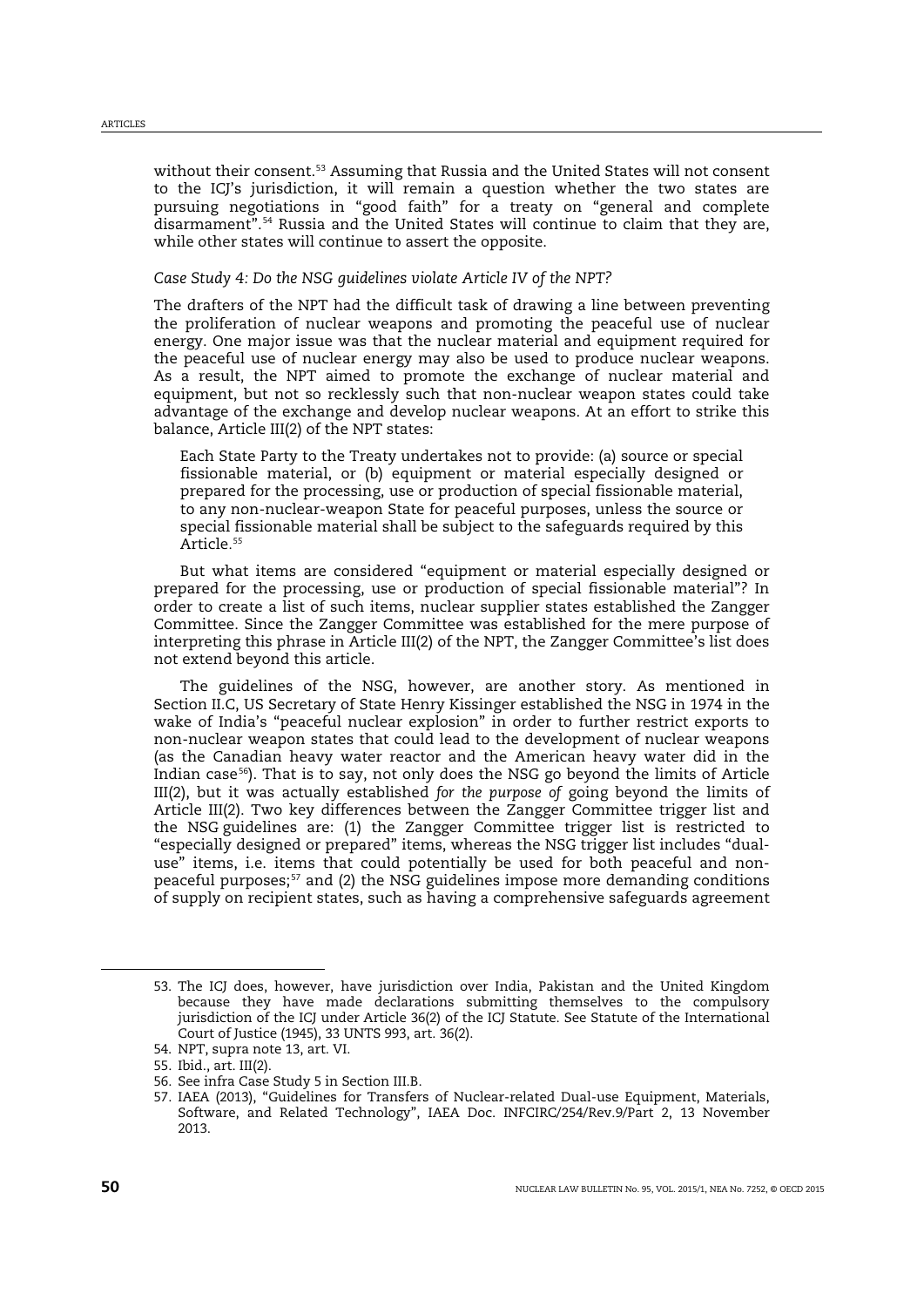<span id="page-10-0"></span>in force.[58](#page-10-2) Unsurprisingly, many non-nuclear weapon states, as well as commentators, have argued that the NSG is therefore in violation of Article IV of the NPT, which guarantees "the inalienable right of all the Parties to the Treaty to develop research, production and use of nuclear energy for peaceful purposes" and "the fullest possible exchange of equipment, materials and scientific and technological information for the peaceful uses of nuclear energy."[59](#page-10-3)

<span id="page-10-1"></span>Over time, the NSG has expanded both its trigger list and its conditions of supply. The NSG agreed on its first guidelines in 1977 and transmitted them to the IAEA in January 1978.<sup>[60](#page-10-4)</sup> In 1992, the NSG introduced guidelines for dual-use items and adopted the requirement for comprehensive safeguards.<sup>[61](#page-10-5)</sup> After the A.Q. Khan proliferation network came to light in 2004, President George W. Bush began pushing for an absolute ban on exporting enrichment and reprocessing (E&R) technologies to non-nuclear weapon states.[62](#page-10-6) After signing an NCA with the United Arab Emirates (UAE) that prohibited the UAE from engaging in E&R activities on its territory, $63$ Washington began to publicise the agreement as a "gold standard" NCA.<sup>[64](#page-10-8)</sup> Nevertheless, virtually all other NSG members disapproved of this policy.[65](#page-10-9) Still, the most recent version of the NSG guidelines, adopted in 2011, are more stringent than the last. They now impose specific conditions on exports of E&R technologies, such as having an Additional Protocol in force with the IAEA.<sup>[66](#page-10-10)</sup>

<span id="page-10-11"></span>Do the NSG guidelines, especially their most recent iteration, violate Article IV of the NPT? From one point of view, yes. Enrichment technology is a classic example of a dual-use item, but it is also often necessary for a state to develop a self-sufficient peaceful nuclear programme. At the same time, however, the NSG's guidelines restricting exports of dual-use technologies can also be seen as a genuine response to proliferation threats, namely the Indian "peaceful nuclear explosion" and the A.Q. Khan proliferation network. NSG members can argue that the NSG guidelines promote the "object and purpose" of the NPT, and therefore Article IV should be read

- <span id="page-10-4"></span>60. Nuclear Threat Initiative, supra note [58.](#page-10-0)
- <span id="page-10-5"></span>61. Ibid.

<span id="page-10-3"></span><span id="page-10-2"></span>-

<span id="page-10-6"></span>62. Hibbs, M., supra note [59.](#page-10-1)

<sup>58.</sup> IAEA (2013), "Guidelines for Nuclear Transfers", IAEA Doc. INFCIRC/254/Rev.12/Part 1, 13 November 2013 (hereinafter "NSG Guidelines Part 1"), para. 4(a). India received a waiver from the comprehensive safeguards requirement on 6 September 2008. Nuclear Threat Initiative, "Nuclear Suppliers Group (NSG)", www.nti.org/treaties-and-regimes/nuclearsuppliers-group-nsg/ (accessed 4 April 2015).

<sup>59.</sup> NPT, supra note [13,](#page-2-3) art. IV; Hibbs, M. (2011), "New Global Rules for Sensitive Nuclear Trade", Carnegie Endowment for International Peace, http://carnegieendowment.org/2011/07/28/newglobal-rules-for-sensitive-nuclear-trade (accessed 4 April 2015); Joyner, D. (2013), "Why Nuclear Supplier States are in Collective Breach of the NPT", Arms Control Law, http://armscontrollaw.com/2013/04/24/why-nuclear-supplier-states-are-in-collectivebreach-of-the-npt/ (accessed 4 April 2015).

<span id="page-10-7"></span><sup>63.</sup> Agreement for Cooperation Between the Government of the United States of America and the Government of the United Arab Emirates Concerning Peaceful Uses of Nuclear Energy (2009), http://old.armscontrolcenter.org/policy/nonproliferation/resources/us\_uae\_123\_fullt ext.pdf (accessed 4 April 2015), art. 7.

<span id="page-10-8"></span><sup>64.</sup> Arms Control Association (2013), "The U.S. Atomic Energy Act Section 123 at a Glance", www.armscontrol.org/factsheets/AEASection123 (accessed 4 April 2015).

<span id="page-10-9"></span><sup>65.</sup> Hibbs, M. (2011), supra not[e 59.](#page-10-1)

<span id="page-10-10"></span><sup>66.</sup> NSG Guidelines Part 1, supra note [58,](#page-10-0) para. 6(c); Viski, A. (2012), "The Revised Nuclear Suppliers Group Guidelines: A European Union Perspective", *Non-Proliferation Papers*, No. 15, EU Non-Proliferation Consortium, Brussels, p. 10; Hibbs, M., supra note [59;](#page-10-1)  Horner, D. (2011), "NSG Revises Rules on Sensitive Exports", Arms Control Association, www.armscontrol.org/act/2011\_%2007-08/Nuclear\_Suppliers\_Group\_NSG\_Revises\_Rules\_ Sensitive\_Exports (accessed 4 April 2015).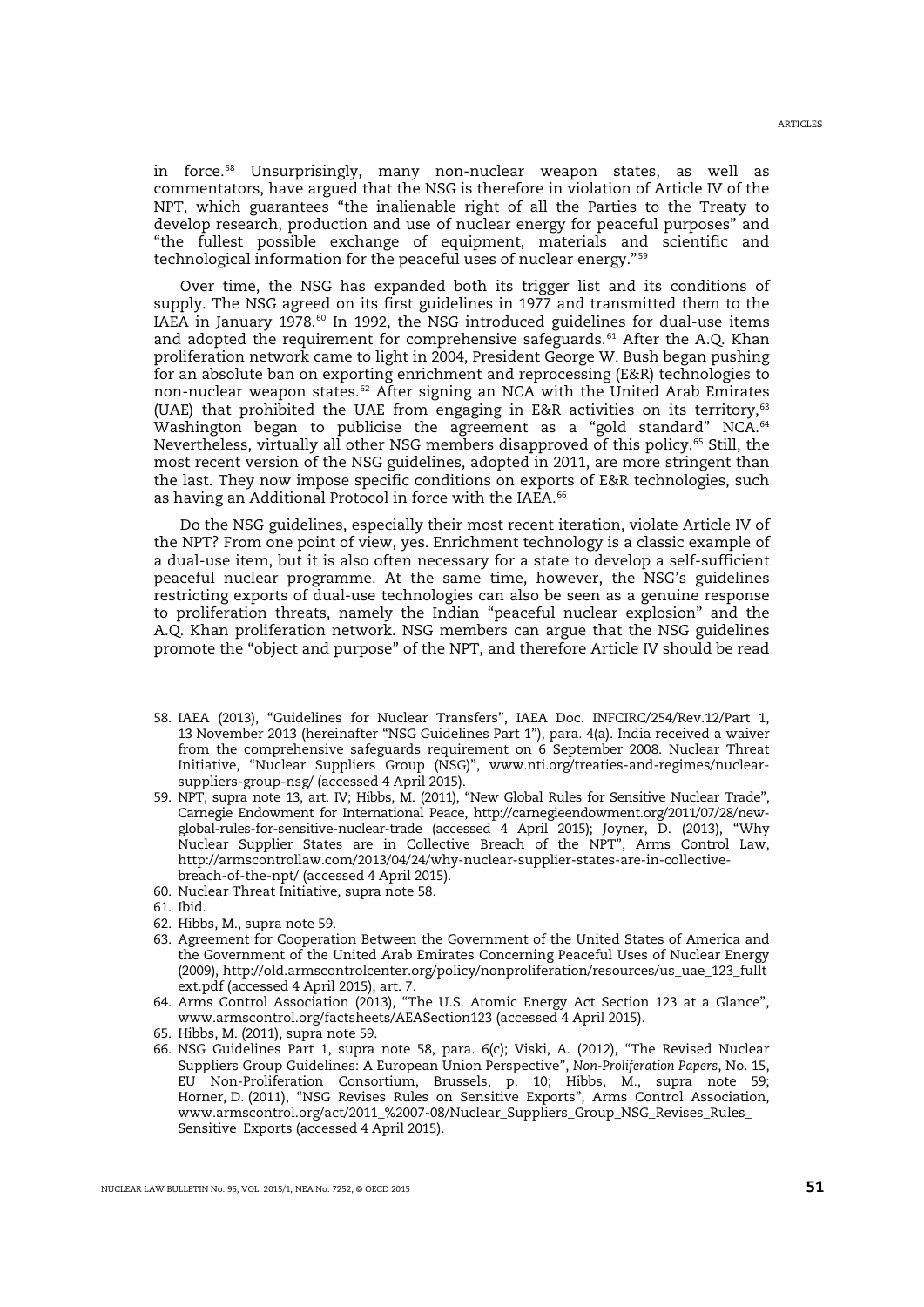to not prohibit such guidelines. Once again, the problem is that the NPT does not have an interpretation authority to answer this legal question. In the absence of an interpretation mechanism, supplier states will continue to assert that the NSG guidelines do not violate the NPT, and non-supplier states will continue to assert that they do.

## *B. Nuclear co-operation agreements*

NCAs also face their own set of compliance problems. As explained in Section II.B, before the NPT, NCAs served as one of the principal means of assuring that transferred nuclear material and equipment would not be used to further the production of nuclear weapons. A supplier state would transfer nuclear material and equipment to a recipient state, and the recipient state would usually promise not to use the material and equipment for the development of nuclear weapons. Nevertheless, since there was often no interpretation mechanism in these NCAs, the recipient state could provide its own interpretation of the NCA's provisions, leading to disputes such as those seen in Case Studies 5 and 6 below.

*Case Study 5: Did India's "peaceful nuclear explosion" violate its nuclear co-operation agreements with Canada and the United States?*

<span id="page-11-11"></span><span id="page-11-1"></span><span id="page-11-0"></span>On 28 April 1956, Canada and India signed an NCA under which Canada was to deliver a heavy water reactor to India. $57$  India subsequently obtained heavy water from the United States,<sup>[68](#page-11-3)</sup> which was subject to an India-US NCA.<sup>[69](#page-11-4)</sup> In both the Canada-India NCA and the India-US NCA, India agreed that it would not use the reactor or the heavy water for non-peaceful purposes.<sup>[70](#page-11-5)</sup> Nevertheless, in 1974, India used the plutonium produced by the heavy water reactor to conduct its first nuclear explosion.<sup>[71](#page-11-6)</sup>

To justify its actions, India interpreted the NCAs to only prohibit military nuclear explosions, not "peaceful nuclear explosions".[72](#page-11-7) It stressed that the NPT itself acknowledges the existence of "peaceful applications of nuclear explosions".[73](#page-11-8) At the time the NPT was negotiated, some scientists, for example, envisioned the application of nuclear explosions for large-scale construction projects.<sup>[74](#page-11-9)</sup> Not everyone agreed with India's interpretation, however. Four years before India conducted its "peaceful nuclear explosion", it had asked Canada and the United States whether they would distinguish between a peaceful nuclear explosion and a nuclear weapons test, and they had answered in the negative.<sup>[75](#page-11-10)</sup>

71. Martin, D., supra note [67,](#page-11-0) § 3.2.3.

<span id="page-11-8"></span>73. NPT, supra note [13,](#page-2-3) art. V.

<span id="page-11-2"></span><sup>67.</sup> Agreement on the Canada-India Colombo Plan Atomic Reactor Project (1956), 1958 Indian Treaty Series 9 (hereinafter "Canada-India 1956 Agreement"); Martin, D. (1996), *Exporting Disaster: The Cost of Selling CANDU Reactors*, Campaign for Nuclear Phaseout, Ottawa, § 3.2.1.1; Keeley, J.F. (2009), *A List of Bilateral Civilian Nuclear Co-operation Agreements*, Vol. 2, University of Calgary, Calgary, p. 91.

<span id="page-11-3"></span><sup>68.</sup> Martin, D., supra note [67,](#page-11-0) § 3.2.1.1.

<span id="page-11-4"></span><sup>69.</sup> Keeley, J.F. (2009), *A List of Bilateral Civilian Nuclear Co-operation Agreements*, Vol. 3, University of Calgary, Calgary, p. 252; India-US 1963 NCA, supra note [21.](#page-4-8)

<span id="page-11-5"></span><sup>70.</sup> Canada-India 1956 Agreement, supra note [68;](#page-11-1) India-US 1963 NCA, supra note [21,](#page-4-8) art. VI; Perkovich, G. (2002), *India's Nuclear Bomb: The Impact on Global Proliferation*, University of California Press, Oakland, p. 27.

<span id="page-11-7"></span><span id="page-11-6"></span><sup>72.</sup> Ibid.

<span id="page-11-9"></span><sup>74.</sup> Ehrlich, R. (1985), *Waging Nuclear Peace: The Technology and Politics of Nuclear Weapons*, SUNY Press, Albany, NY, United States, p. 334.

<span id="page-11-10"></span><sup>75.</sup> Ibid.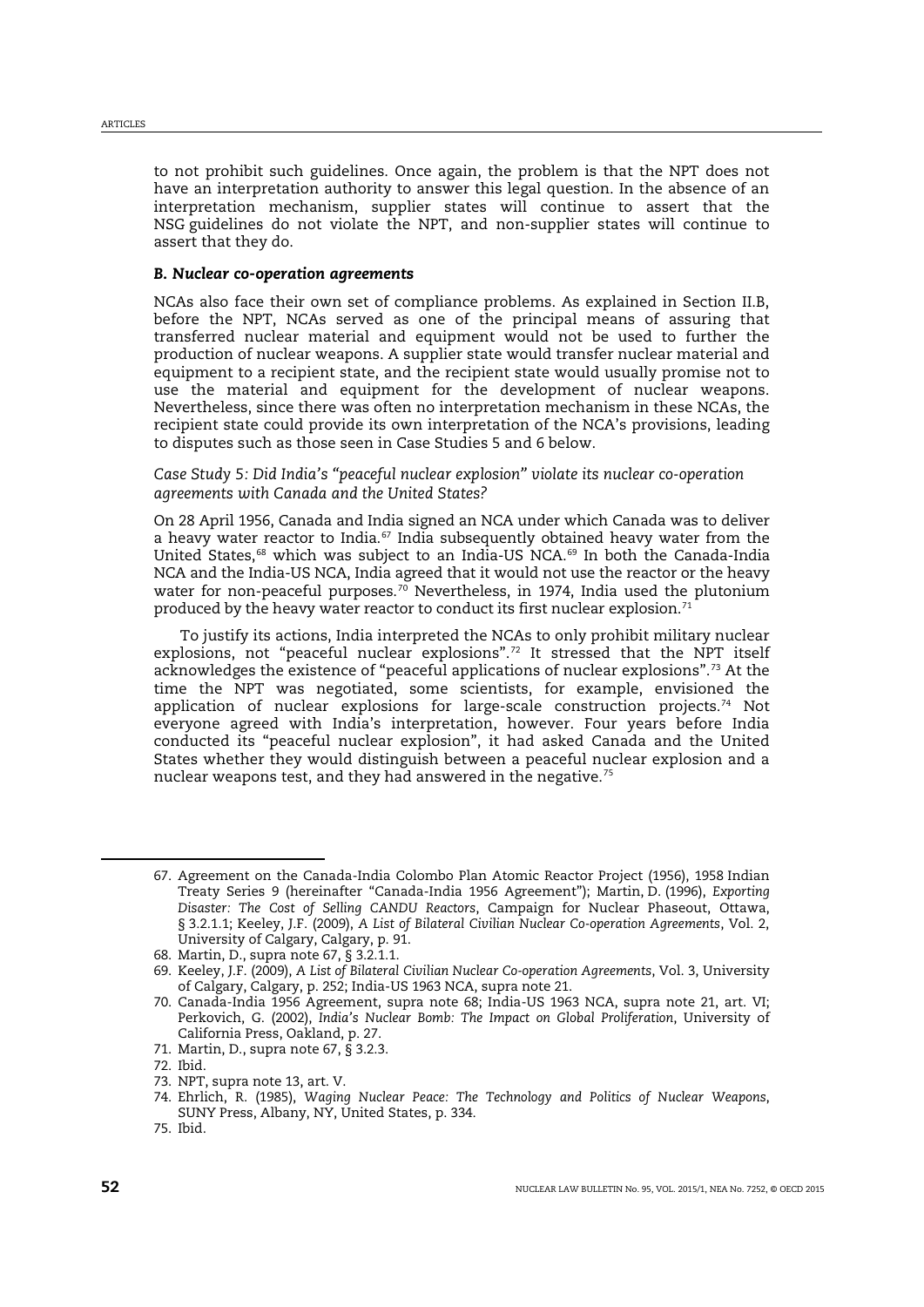India's "peaceful nuclear explosion" was undoubtedly an alarm to nuclear supplier states like Canada and the United States. But only four states – Pakistan, Canada, Japan and Sweden – publicly deplored the act.<sup>[76](#page-12-0)</sup> Many developing states actually congratulated India on the explosion, expressing their support for the fact that a fellow developing state had joined the nuclear weapons club. These states were able to take this position without discrediting international law because India had put forth a plausible legal theory under which the "peaceful nuclear explosion" was perfectly consistent with its international obligations. Since there was no interpretation mechanism in the NCAs, there was never an authoritative determination on whether India's "peaceful nuclear explosion" violated the NCAs.

*Case Study 6: Could South Korea engage in reprocessing under the 1974 South Korea-US nuclear co-operation agreement?*

On 15 May 1974, Washington and Seoul signed an NCA for the transfer of power reactors from the United States to South Korea.<sup>[77](#page-12-1)</sup> The NCA contained restrictions on reprocessing activities in South Korea, as reprocessing produces plutonium that can potentially be used to make nuclear weapons. Article VIII(C) of the NCA specified:

When any special nuclear material received from the United States … requires reprocessing, or any irradiated fuel elements containing fuel material received from the United States … are to be removed from a reactor and are to be altered in form or content, such reprocessing or alteration shall be performed in facilities acceptable to both Parties upon a joint determination of the Parties that the provisions of article XI [on the requirement that any transferred material or equipment be used solely for civil purposes] may be effectively applied.[78](#page-12-2)

In more practical terms, the NCA gave the United States a veto right over (1) the reprocessing of fissile material received from the United States; and (2) the reprocessing of irradiated fuel elements containing fissile material received from the United States. Nevertheless, commentators often generalise the provision by stating that Washington had a veto right over all reprocessing in South Korea,<sup>[79](#page-12-3)</sup> or even that the NCA banned all reprocessing in South Korea.<sup>[80](#page-12-4)</sup> Part of the confusion stems from the fact that as a matter of policy, Washington had not permitted South Korea to engage in reprocessing at all under the NCA. $81$ 

This issue reached the headlines over the last couple of years because Seoul and Washington were frantically trying to negotiate a new NCA before the NCA was set to expire in March 2014. $82$  Over the course of negotiations, Seoul sought to lift the reprocessing ban, in line with US NCAs with the European Union, Japan, Switzerland

<span id="page-12-0"></span><sup>76.</sup> Ibid.

<span id="page-12-1"></span><sup>77.</sup> South Korea-US 1974 NCA, supra note [21.](#page-4-8) The 1974 NCA in reality only amended an NCA signed in 1972, which in turn superseded an NCA signed in 1956. Agreement for Cooperation Between the Government of the United States of America and the Government of the Republic of Korea Concerning Civil Uses of Atomic Energy (1972), 911 UNTS 36.

<span id="page-12-2"></span><sup>78.</sup> South Korea-US 1974 NCA, supra note [21,](#page-4-8) art. VIII(C).

<span id="page-12-3"></span><sup>79.</sup> E.g. Holt, M. (2013), *U.S. and South Korean Cooperation in the World Nuclear Energy Market: Major Policy Considerations*, Congressional Research Service, Washington, DC, p. 10.

<span id="page-12-4"></span><sup>80.</sup> E.g. Nuclear Threat Initiative, "South Korea: Overview", www.nti.org/country-profiles/ south-korea/ (accessed 27 November 2014) ("Since 1974, South Korea is bound by a bilateral pact with the United States banning the reprocessing of spent nuclear fuel.").

<span id="page-12-5"></span><sup>81.</sup> Kang, J. and H.A. Feiveson (2001), "South Korea's Shifting and Controversial Interest in Spent Fuel Reprocessing", *The Nonproliferation Review*, Vol. 8, No. 1, Routledge, London, p. 70.

<span id="page-12-6"></span><sup>82.</sup> Keeley, J.F., supra note [69,](#page-11-11) p. 316; South Korea-US 1974 NCA, supra not[e 21,](#page-4-8) art. XV.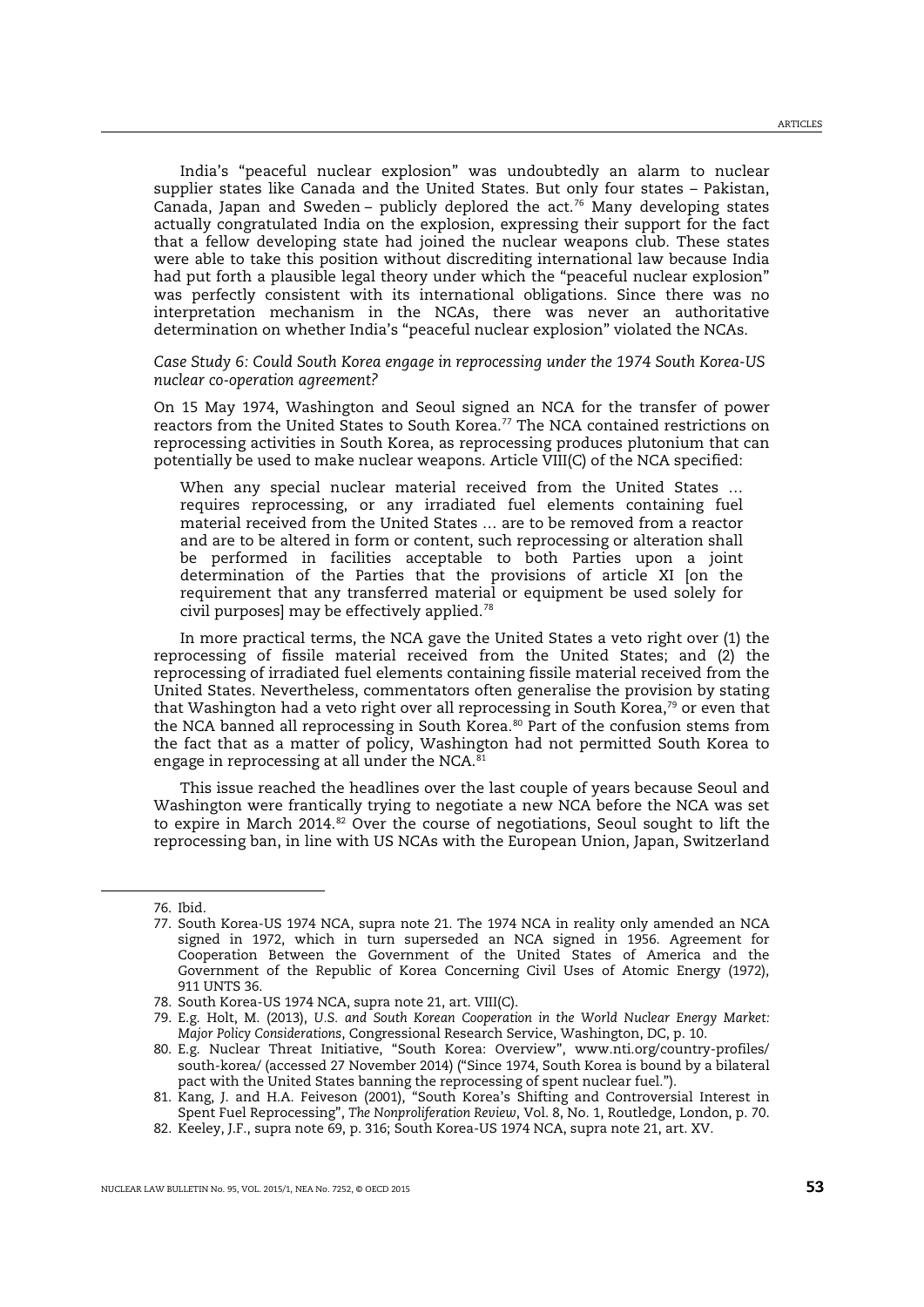and, to a certain extent, India.<sup>[83](#page-13-0)</sup> Washington, on the other hand, sought to extend the ban to all reprocessing in South Korea, in line with the US-UAE "gold standard" NCA.<sup>[84](#page-13-1)</sup> The matter was so difficult that Seoul and Washington had to extend the 1974 NCA for another two years while negotiations continued.<sup>[85](#page-13-2)</sup> They finally reached an agreement in April 2015.<sup>[86](#page-13-3)</sup>

<span id="page-13-8"></span>The questions surrounding the 1974 NCA may soon become moot, but there is no guarantee that similar questions could not arise under the new 2015 NCA or another NCA with similar language. To what extent was reprocessing actually allowed under the 1974 NCA? Could South Korea have pursued reprocessing if it had obtained the requisite material and equipment from a non-American source? The plain text of the NCA seemed to say yes, but once again, if one considers the "object and purpose" of the NCA and then takes into account the way Seoul and Washington treated the NCA over the course of their nuclear co-operation relationship, $s<sup>7</sup>$  there is a stronger case for saying that Seoul indeed could not have engaged in any reprocessing at all under the 1974 NCA. Unfortunately, the lack of an interpretation mechanism in the NCA meant that there was never an authoritative interpretation on the matter.

## *C. Nuclear export control agreements*

Although not legally binding, NECAs have also faced significant compliance problems. As with the NPT and NCAs, the lack of an interpretation mechanism in NECAs has undermined their ability to achieve their non-proliferation objectives, as Case Study 7 shows.

*Case Study 7: Do the new China-Pakistan reactor contracts fall under the NSG guidelines' grandfather clause?*

Pakistan's nuclear co-operation with China has always been a matter of concern for non-proliferation proponents. Pakistan is not a party to the NPT, nor does it have a comprehensive safeguards agreement with the IAEA in force. Yet under the NPT, nuclear weapon states like China can still export nuclear material and technology to Pakistan for peaceful purposes, as long as there are limited-scope safeguards on the exports in question.<sup>[88](#page-13-5)</sup> Indeed, China has been exporting nuclear equipment to Pakistan for decades.<sup>[89](#page-13-6)</sup> In 1986, Beijing and Islamabad signed an NCA, Article II of which states: "the fields of co-operation between the two sides may include: … Design, construction

<span id="page-13-7"></span><span id="page-13-0"></span><sup>83.</sup> Von Hippel, F.N. (2010), "South Korean Reprocessing: An Unnecessary Threat to the Nonproliferation Regime", Arms Control Association, www.armscontrol.org/act/2010\_03/ VonHippel (accessed 4 April 2015).

<span id="page-13-1"></span><sup>84.</sup> See supra not[e 64](#page-10-11) and accompanying text.

<span id="page-13-2"></span><sup>85.</sup> Qiang, H. (ed.) (2013), "S. Korea, U.S. to extend nuclear pact for 2 more years", *Xinhua English News*, 24 April 2013, http://news.xinhuanet.com/english/world/2013-04/24/c\_ 132336968.htm (accessed 4 April 2015).

<span id="page-13-3"></span><sup>86.</sup> Gale, A. and J.S. Kwaak (2015), "U.S., South Korea Reach Revised Nuclear Deal", *The Wall Street Journal*, 22 April 2015.

<span id="page-13-4"></span><sup>87.</sup> Article 31(3)(b) of the Vienna Convention on the Law of Treaties provides that in interpreting treaty provisions, one shall take into account "[a]ny subsequent practice in the application of the treaty which establishes the agreement of the parties regarding its interpretation". VCLT, supra note [4,](#page-1-7) art. 31(3)(b).

<span id="page-13-5"></span><sup>88.</sup> NPT, supra note [13,](#page-2-3) art. III(2).

<span id="page-13-6"></span><sup>89.</sup> Pant, H.V. (2013), "China-Pakistan nuclear axis defies nonproliferation aims", *The Japan Times*, 19 April 2013, www.japantimes.co.jp/opinion/2013/04/19/commentary/ world-commentary/china-pakistan-nuclear-axis-defies-nonproliferation-aims/ (accessed 4 April 2015).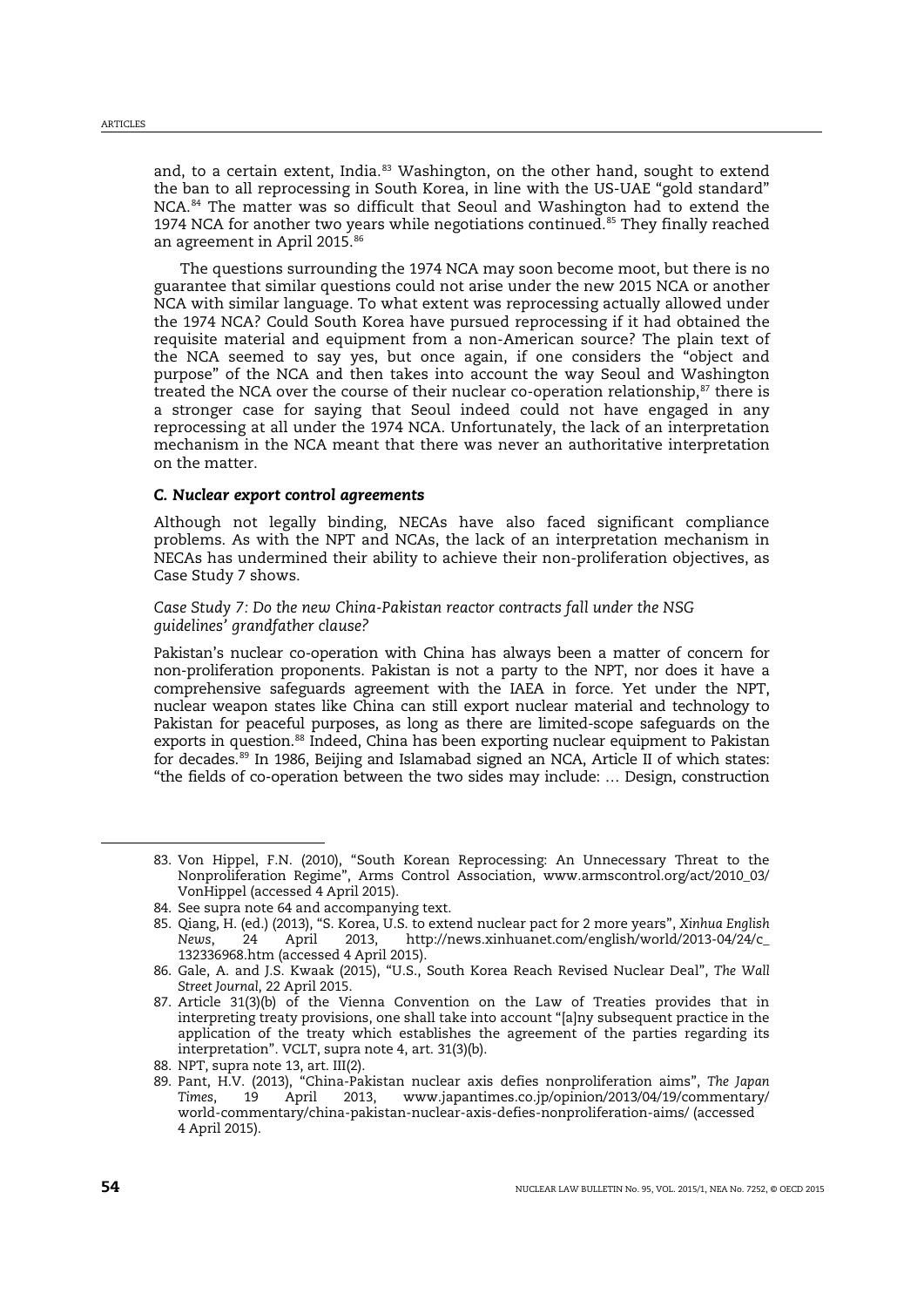<span id="page-14-13"></span>and operation of nuclear research and power reactors and associated facilities".<sup>[90](#page-14-2)</sup> Subsequently, Beijing signed agreements to supply Pakistan with a nuclear reactor at Chashma on 31 December 1991 and a second nuclear reactor at Chashma on 4 May 2004.[91](#page-14-3)

<span id="page-14-0"></span>After years of negotiation, nuclear supplier states finally convinced China to join the NSG in June  $2004.92$  $2004.92$  As discussed in Case Study 4, the NSG guidelines require recipient states of exports from NSG members to have a comprehensive safeguards agreement in force (which Pakistan does not);<sup>[93](#page-14-5)</sup> so, for a moment, states thought they had finally stopped China's nuclear exports to Pakistan.

<span id="page-14-14"></span>Nevertheless, on 10 April 2005, Pakistani officials announced that China planned to construct an additional two reactors at Chashma.<sup>[94](#page-14-6)</sup> NSG members, including the United States, responded that doing so would violate the NSG guidelines. The issue died down for a few years, only to resurface in April 2010, when reports confirmed that China would be going through with the two new reactors.<sup>[95](#page-14-7)</sup> At the NSG annual meeting that year, various NSG members, including the United States, expressed concern about the reactors. Controversy arose again when Beijing secretly concluded an agreement to sell Pakistan a fifth reactor in February 2013, and then publicly confirmed it in March 2013.<sup>[96](#page-14-8)</sup> In November 2013, Islamabad announced that China would be building a sixth reactor as well; the last two would be located in Karachi.<sup>[97](#page-14-9)</sup> Then in 2014, it was reported that Beijing and Islamabad were conducting negotiations for another three reactors in Muzaffargarh.<sup>[98](#page-14-10)</sup> Despite all of these transactions, Beijing has maintained that its co-operation with Pakistan "does not violate relevant principles of the Nuclear Suppliers Group"[99](#page-14-11) because the nuclear reactor projects fall under the NSG guidelines' grandfather clause.<sup>[100](#page-14-12)</sup>

<span id="page-14-4"></span><span id="page-14-3"></span><span id="page-14-2"></span>1

<span id="page-14-8"></span>96. Pant, H.V., supra note [89;](#page-13-7) Pti, supra note [92.](#page-14-0)

<span id="page-14-1"></span><sup>90.</sup> China-Pakistan 1986 NCA, supra not[e 21,](#page-4-8) art. II.

<sup>91.</sup> Keeley, J.F., supra note [67,](#page-11-0) p. 115.

<sup>92.</sup> Lucas, S. (2004), "China Enters the Nuclear Suppliers Group: Positive Steps in the Global Campaign against Nuclear Weapons Proliferation", Nuclear Threat Initiative, www.nti.org/analysis/articles/china-enters-nuclear-suppliers-group/ (accessed 4 April 2015); PTI, "Secret deal with Pak on nuclear reactor violates China's international promise: US", *The Indian Express*, 23 March 2013, http://indianexpress.com/article/newsarchive/print/secret-deal-with-pak-on-nuclear-reactor-violates-chinas-internationalpromise-us/ (accessed 4 April 2015).

<span id="page-14-5"></span><sup>93.</sup> NSG Guidelines Part 1, supra note [58,](#page-10-0) para. 4(a).

<span id="page-14-6"></span><sup>94.</sup> Balachandran, G. and K. Patil (2013), "China's Reactor Sale to Pakistan: The Known Unknowns", Institute for Defence Studies and Analyses, www.idsa.in/issuebrief/ ChinasReactorSaletoPakistan\_gbalachandran\_151113.html (accessed 4 April 2015); Bokhari, F. (2005), "China and Pakistan in Deal on Reactors", *Financial Times*, 11 April 2005, www.ft.com/intl/cms/s/0/8fc4a58c-aa26-11d9-aa38-00000e2511c8.html (accessed 4 April 2015); Keeley, J.F., supra note [67,](#page-11-0) p. 115.

<span id="page-14-7"></span><sup>95.</sup> Nuclear Threat Initiative (2014), "Pakistan: Nuclear", www.nti.org/countryprofiles/pakistan/nuclear/ (accessed 4 April 2015).

<span id="page-14-9"></span><sup>97.</sup> Buckley, C. (2013), "Behind the Chinese-Pakistani Nuclear Deal", *The New York Times*, 27 November 2013, http://sinosphere.blogs.nytimes.com/2013/11/27/behind-the-chinesepakistani-nuclear-deal/?\_r=0 (accessed 4 April 2015); Hibbs, M., "China Provides Nuclear Reactors to Pakistan", *Jane's Intelligence Review*, 29 November 2013, IHS Global Ltd, Englewood, CO, United States.

<span id="page-14-10"></span><sup>98.</sup> Shah, S. (2014), "Pakistan in Talks to Acquire 3 Nuclear Plants From China", *The Wall Street Journa*l, 20 January 2014.

<span id="page-14-11"></span><sup>99.</sup> Pant, H.V., supra note [89;](#page-13-7) Hibbs, M. (2013), "Chinese Chashma Poker Chip?", *Arms Control Wonk*, http://hibbs.armscontrolwonk.com/archive/1526/chinese-chashma-poker-chip (accessed 4 April 2015).

<span id="page-14-12"></span><sup>100.</sup> Hibbs, M., supra note [99.](#page-14-1)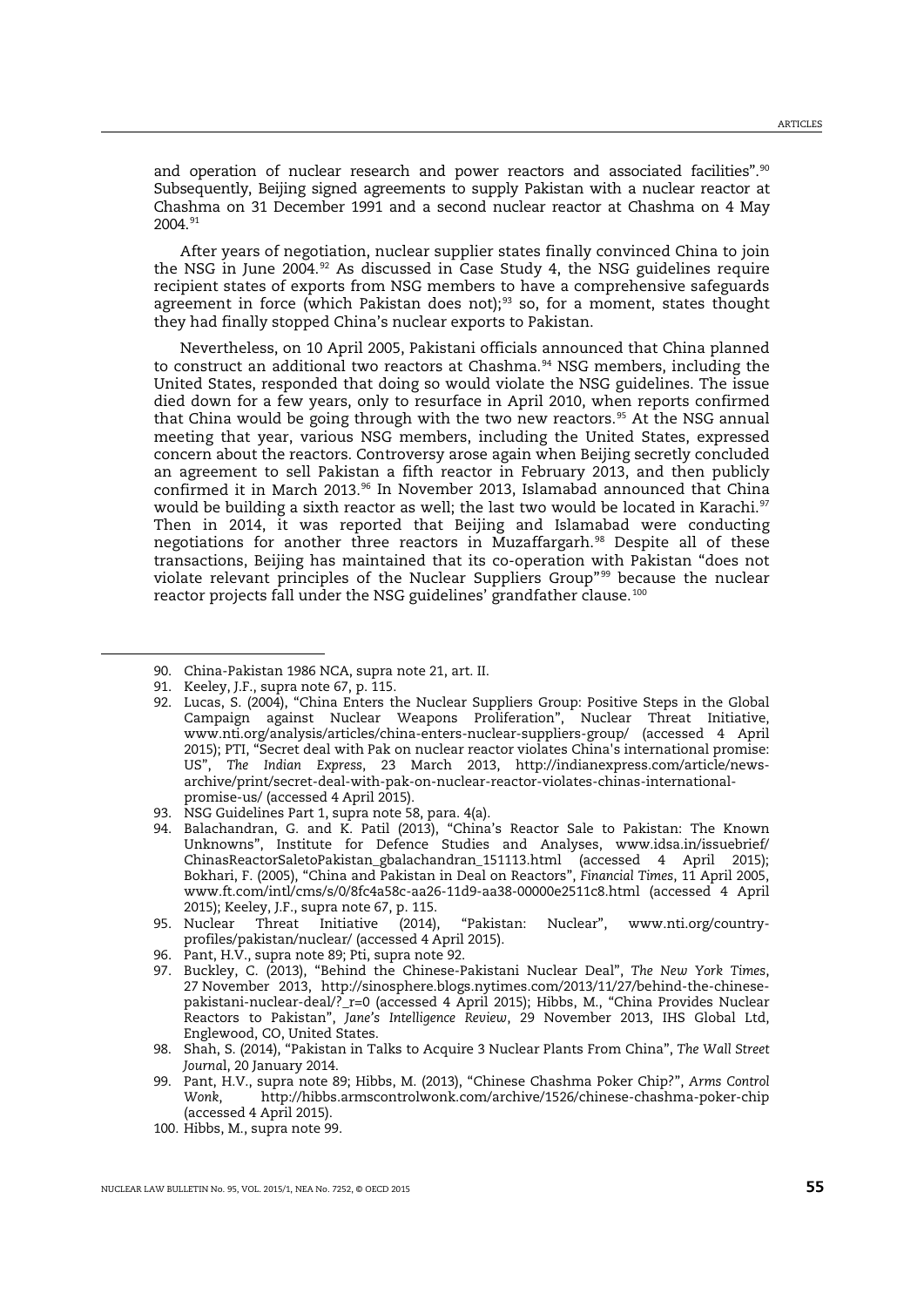The grandfather clause of the NSG guidelines states that the requirement of comprehensive safeguards does not apply to "agreements or contracts" predating the NSG's adoption of the comprehensive safeguards requirement (3 April 1992).<sup>[101](#page-15-0)</sup> The clause, however, does not define what qualifies as "agreements or contracts". In light of this ambiguity, China has interpreted the phrase to encompass Article II of its 1986 NCA with Pakistan. As mentioned above, Article II merely specifies that power reactors fall within the "fields of co-operation" between China and Pakistan,[102](#page-15-1) but China has invoked it as an "agreement[] or contract[]" to justify its continued export of nuclear reactors to Pakistan.<sup>[103](#page-15-2)</sup> Whether such vague language in an NCA counts as an "agreement[] or contract[]" under the NSG grandfather exception is questionable: arguably, the exception refers to a concrete agreement or contract for purchase, not a general agreement to co-operate. Nevertheless, under China's interpretation, China's membership in the NSG could possibly never impede it from selling reactors to Pakistan, as under its terms the China-Pakistan NCA shall remain in force indefinitely unless either China or Pakistan decides to terminate it.[104](#page-15-3)

In the end, the issue boils down to a legal question: do the new China-Pakistan reactor contracts fall under the NSG guidelines' grandfather clause? The lack of an interpretation mechanism leaves the question unanswered. Consequently, China will continue to sell reactors to Pakistan, and most NSG members will continue to accuse China of violating the NSG guidelines. Had the NSG guidelines contained an interpretation mechanism, at the very least this legal question could be authoritatively answered.

## IV. Nuclear arbitration

<span id="page-15-8"></span><span id="page-15-7"></span>These case studies are just a sample of the many legal uncertainties in nonproliferation agreements that remain unresolved to this day. Indeed, commentators have been criticising the effectiveness of non-proliferation agreements for many years.[105](#page-15-4) One could even argue that the greatest successes of the non-proliferation regime (e.g. the fact that at most "only" nine states have nuclear weapons) owe not to the plethora of legal instruments, but rather to the heavy hand of politically powerful states, such as the United States.[106](#page-15-5) Indeed, there is substantial evidence that the most effective non-proliferation measures are political, not legal.<sup>[107](#page-15-6)</sup>

<span id="page-15-0"></span><sup>101.</sup> NSG Guidelines Part 1, supra note [58,](#page-10-0) para. 4(a).

<span id="page-15-1"></span><sup>102.</sup> See supra not[e 90](#page-14-13) and accompanying text.

<span id="page-15-2"></span><sup>103.</sup> Balachandran, G. and K. Patil, supra not[e 94.](#page-14-14)

<span id="page-15-4"></span><span id="page-15-3"></span><sup>104.</sup> China-Pakistan 1986 NCA, supra not[e 21,](#page-4-8) art. XI(2).

<sup>105.</sup> E.g. Moodie, M. and A. Sands (2001), "New Approaches to Compliance with Arms Control and Nonproliferation Agreements", *The Nonproliferation Review*, Vol. 8, No. 1, Routledge, London, pp. 3, 7; Müller, H. (2000), "Compliance Politics: A Critical Analysis of Multilateral Arms Control Treaty Enforcement", *The Nonproliferation Review*, Vol. 7, No. 2, Routledge, London, p. 77-90; Bolton, J.R. (2004), "The NPT: A Crisis of Non-Compliance", US Department of State, http://2001-2009.state.gov/t/us/rm/31848.htm (accessed 4 April 2015); Miller, S.E. (2012), "Nuclear Collisions: Discord, Reform & the Nuclear Nonproliferation Regime", in Miller, S.E. et al. (eds.), *Nuclear Collisions: Discord, Reform and the Nuclear Nonproliferation Regime*, American Academy of Arts & Sciences, Cambridge, MA, United States.

<span id="page-15-5"></span><sup>106.</sup> See Tzeng, P. (2013), "Nuclear Leverage: US Intervention in Sensitive Technology Transfers in the 1970s", *The Nonproliferation Review*, Vol. 20, No. 3, Routledge, London.

<span id="page-15-6"></span><sup>107.</sup> See ibid.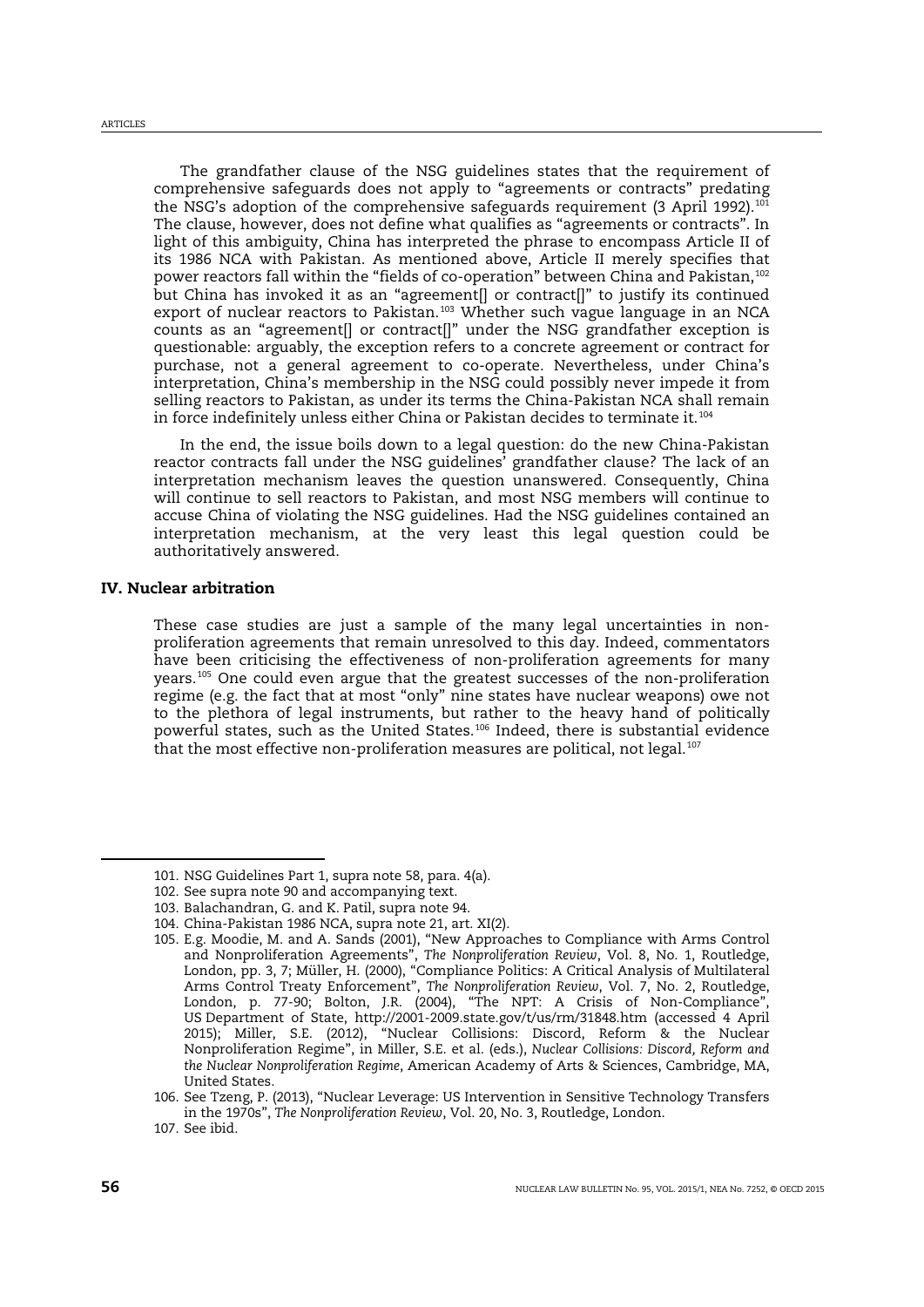Why have non-proliferation agreements been so problematic? Commentators appear to agree on one reason: the lack of enforcement mechanisms.<sup>[108](#page-16-0)</sup> They argue that non-proliferation agreements like the NPT need to establish bodies that have the authority to enforce non-proliferation obligations.<sup>[109](#page-16-1)</sup> The problem, however, is that states would likely never agree to enforcement mechanisms regarding matters as critical to national security as nuclear non-proliferation.<sup>[110](#page-16-2)</sup>

The seven case studies above suggest an alternative solution: interpretation mechanisms. As seen in the case studies, the fundamental problem underlying issues of non-compliance has been the lack of an authoritative interpretation of the non-proliferation agreement in question, not the lack of enforcement. The allegations of non-compliance, though surrounded by political considerations, always boiled down to a legal question: whether or not a state had breached a provision in a non-proliferation agreement. Yet the question could not be authoritatively answered because of the lack of an interpretation mechanism. Therefore, interpretation mechanisms could possibly go a very long way in resolving at least some of the most pressing cases of non-compliance with nuclear nonproliferation agreements.

## *A. The benefits of interpretation mechanisms*

At first glance, interpretation mechanisms might seem very weak: an interpretation without any guarantee of being enforced may not be very effective. Nevertheless, there are four principal benefits that come from an authoritative interpretation.

First, in cases where disputing states engage in good faith interpretations of their non-proliferation obligations but come to divergent conclusions, the authoritative interpretation would resolve the legal uncertainty. Despite what many states may say, many legal questions that arise from non-proliferation agreements do not have clear legal answers. There are plausible legal arguments that North Korea validly withdrew from the NPT under Article X(1); that merely planning to develop nuclear weapons does not violate Article II of the NPT; that Russia's and the United States' nuclear stockpiles do not violate Article VI of the NPT; that the NSG guidelines do not violate Article IV of the NPT; that India's "peaceful nuclear explosion" did not violate its NCAs; that South Korea can engage in reprocessing under the South Korea-US NCA; and that the new China-Pakistan reactor contracts fall under the NSG guidelines' grandfather clause. There are also credible legal arguments to the contrary. Given that genuine legal disputes can arise over the interpretation of nonproliferation agreements, an authoritative interpretation from an impartial body could resolve legal ambiguities and even settle entire disputes.

Second, in cases where disputing states engage in self-serving interpretations of their non-proliferation obligations, the authoritative interpretation would officially declare who is "correct". At the moment, non-complying states can (and do) give completely implausible interpretations of their non-proliferation obligations without

<span id="page-16-1"></span>109. See supra not[e 2.](#page-0-4)

<span id="page-16-0"></span><sup>108.</sup> Gilinsky, V. and H. Sokolski, supra note [2,](#page-0-4) p. 79; Mohan, C.R. (2012), "Living with an Imperfect NPT", in Miller, S.E. et al. (eds.), *Nuclear Collisions: Discord, Reform & the Nuclear Nonproliferation Regime*, American Academy of Arts & Sciences, Cambridge, MA, United States; Moodie, M. and A. Sands, supra note [105,](#page-15-7) pp. 3, 7; Brauer, J. and K. Hartley (2000), *The Economics of Regional Security: NATO, the Mediterranean and Southern Africa*, Harwood Academic Publishers, Amsterdam, p. 82; du Preez, J. (2005), "The 2005 NPT Review Conference: Can It Meet the Nuclear Challenge?", Arms Control Association, www.armscontrol.org/act/2005\_04/duPreez (accessed 4 April 2015); Skinner, DC (2005), "Q&A: The Nuclear Nonproliferation Treaty", *The Wall Street Journal*, 9 June 2005.

<span id="page-16-2"></span><sup>110.</sup> See supra not[e 3.](#page-0-5)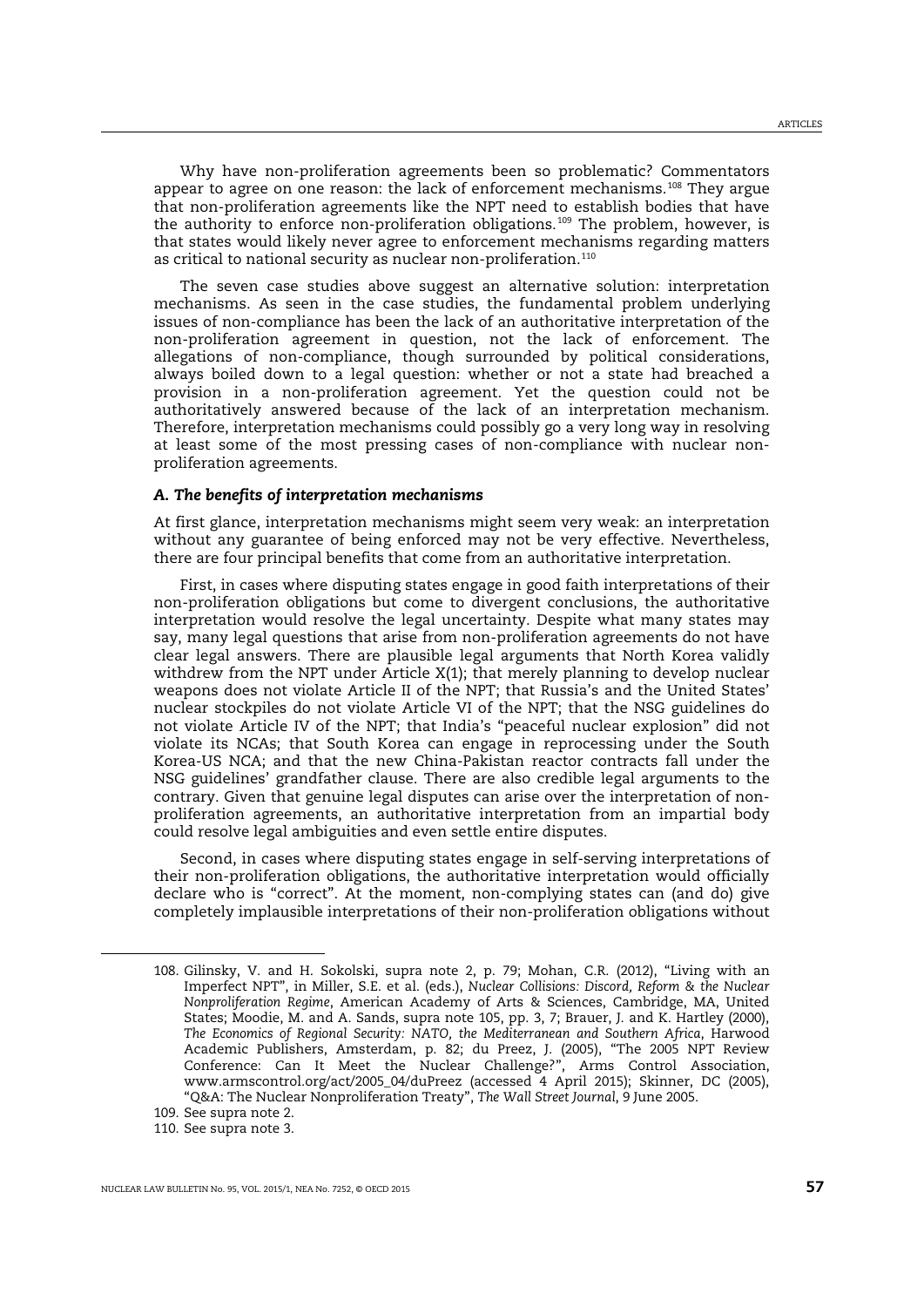any retribution. Moreover, they often garner support from their political allies, transforming the legal question of non-compliance into a political issue. The existence of an authoritative interpretation, however, would publicise the implausibility of weak legal arguments, and thereby encourage states, at least on some occasions, to admit their non-compliance. Moreover, non-complying states would have a much more difficult time trying to gain the support of third party states if an official interpretation authority found that the state had breached a nonproliferation obligation. Currently, given that there is often no authoritative determination on whether a state has breached a non-proliferation obligation or not; third party states are able to support non-complying states without risking their reputation as international law-abiding states. But if there were an authoritative interpretation, third party states would think twice about supporting behaviour declared to be in violation of international law.

Third, the authoritative interpretation would help prevent recurrent violations of non-proliferation obligations. Regardless of whether a state intends to provide a good faith or self-serving interpretation of a non-proliferation obligation, if an interpretation authority has previously held a certain action to be in violation of that obligation, then the state would be less likely to take the same action. In the absence of this precedent, states would not be discouraged from relying on the same misleading interpretations – no matter how implausible – of past non-compliant states, leading to a recurring cycle of non-compliant behaviour.

Fourth, in cases where a government leader takes a hard stance on a nonproliferation issue to satisfy an audience back home, an adverse authoritative interpretation by a third party decision maker would provide a strong "excuse" for the leader to give in. Commentators have noted that this phenomenon occurs regularly in public international law disputes: government leaders often refuse to concede very much in disputes with other states because they would receive significant criticism from their domestic constituencies, but if a neutral third party orders the concessions, then the leaders are often more than happy to comply, as they would not be perceived by their own people as having intentionally conceded anything. It is difficult to say whether non-proliferation disputes fall perfectly within this paradigm, but there is every reason to believe that states like Iran and the United States often take strong stances in international negotiations at least partly out of a desire to appease certain factions of their populations back home.

For these four reasons, interpretation mechanisms could be a very useful tool for resolving cases of non-compliance, even without enforcement mechanisms.

#### *B. The case for nuclear arbitration*

As explained in Section I, interpretation authorities come in all shapes and sizes. The ECHR and the TFEU established interpretation authorities consisting of one member from each member state. The ICESCR and the ICCPR established bodies consisting of rotating members as their interpretation authorities. And the New York Convention allowed private arbitral tribunals to serve as interpretation authorities. In the end, what's important is that the interpretation authority is impartial and has the appearance of being impartial, so that states are willing to submit to its jurisdiction.

Who should have the authority to interpret the NPT, NCAs and NECAs? Perhaps the first candidate that comes to mind is the IAEA Board; after all, the IAEA Board already serves as the interpretation authority for IAEA comprehensive safeguards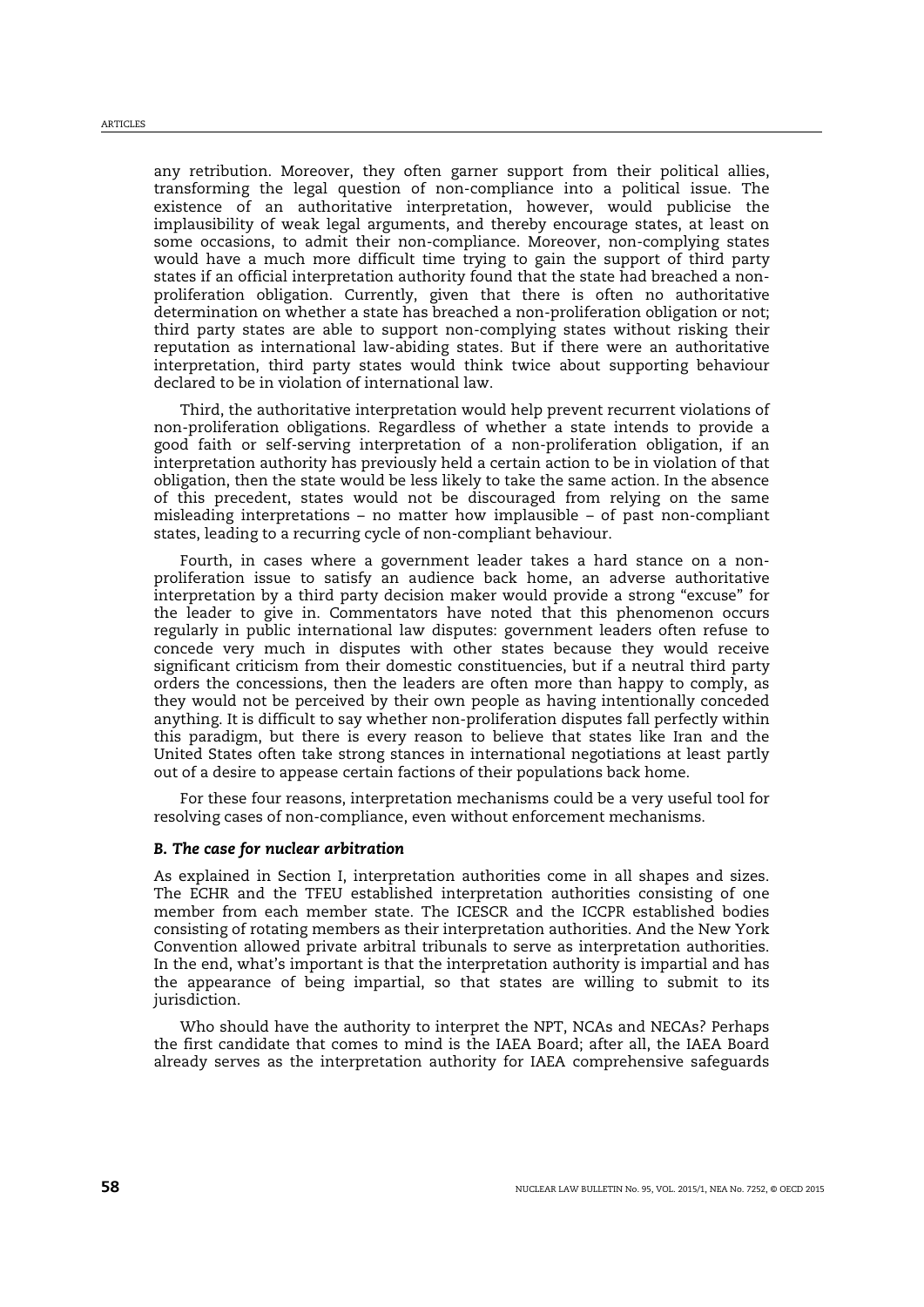agreements.[111](#page-18-0) Nevertheless, there are two main reasons why the IAEA Board's interpretation jurisdiction should *not* be extended to other non-proliferation agreements.

First, the IAEA Board is by its nature political: it is a geographically representative body that makes high-level decisions regarding IAEA policy. Just as legal disputes in domestic legal systems are resolved by courts rather than legislatures, an independent body free of broader policy considerations should be entrusted with deciding disputes over purely legal questions, such as whether or not a state is in compliance with a non-proliferation agreement. Second, the fact that the IAEA Board is a permanent body means that it has a lot of history: some states may have – justifiably or not – developed certain dispositions towards or impressions of the Board because of the Board's past policy decisions, jeopardising the Board's reputation as an impartial adjudicatory institution.

A promising alternative is arbitration. Arbitration is a method of dispute resolution that avoids the partiality of national courts and the political nature of international organisations. Arbitration has become the primary means for dispute resolution in international commerce. When a company from State A enters into a contract with a company from State B, they typically stipulate in their contract that if a dispute arises from the contract, they will not go to the (potentially biased) national courts of State A, the (potentially biased) national courts of State B or a (potentially politicised) international organisation. Rather, they will form an ad hoc arbitral tribunal to settle their dispute. In most cases, each party has the right to appoint one arbitrator, and the two party-appointed arbitrators appoint the third arbitrator, who presides as Chair. These three arbitrators constitute the arbitral tribunal, which hears the case and issues a final judgement called an "award".

States have used arbitration to resolve disputes over sensitive matters for centuries. For example, land and maritime boundary disputes between states are often resolved through arbitration, and investment disputes that touch on the state's fundamental regulatory powers regularly go to arbitration. In addition, many trade and intellectual property disputes end up being resolved in arbitration. Despite its ad hoc nature, arbitration has earned the trust of states to resolve the most critical legal disputes of the century.<sup>[112](#page-18-1)</sup>

Why do states rely so much on arbitration, as opposed to a permanent adjudicatory body? The reasons are manifold, but at least some are worth discussing here. First, in an arbitration, the disputing parties have a stronger voice in the resolution of the dispute. In most cases, the parties participate in the selection of the arbitrators by selecting at least one arbitrator on their own. Therefore, the parties are assured that their arguments, even if publicly unpopular, will be considered. Second, there is a stronger guarantee that the decision-making body (the arbitral tribunal) will be impartial. Since the parties can each appoint an arbitrator, they do not need to fear that the tribunal will "happen to be" composed of biased individuals. Third, the parties are able to appoint arbitrators with the appropriate level of expertise. Therefore, the parties have greater assurance that their arguments, even if esoteric, will likely be understood. Fourth, there is greater flexibility in arbitration. The arbitral tribunal is not constrained by the procedural rules of national courts or international organisations. The tribunal can adopt the procedural rules most appropriate for the dispute at hand. It can also resolve the

<span id="page-18-0"></span><sup>111.</sup> See supra not[e 12.](#page-2-4)

<span id="page-18-1"></span><sup>112.</sup> Many states have questioned the legitimacy of arbitration for resolving investment disputes, but even arbitral awards in such disputes are widely complied with. In any case, arbitration is undoubtedly a popular mechanism for resolving other inter-state disputes.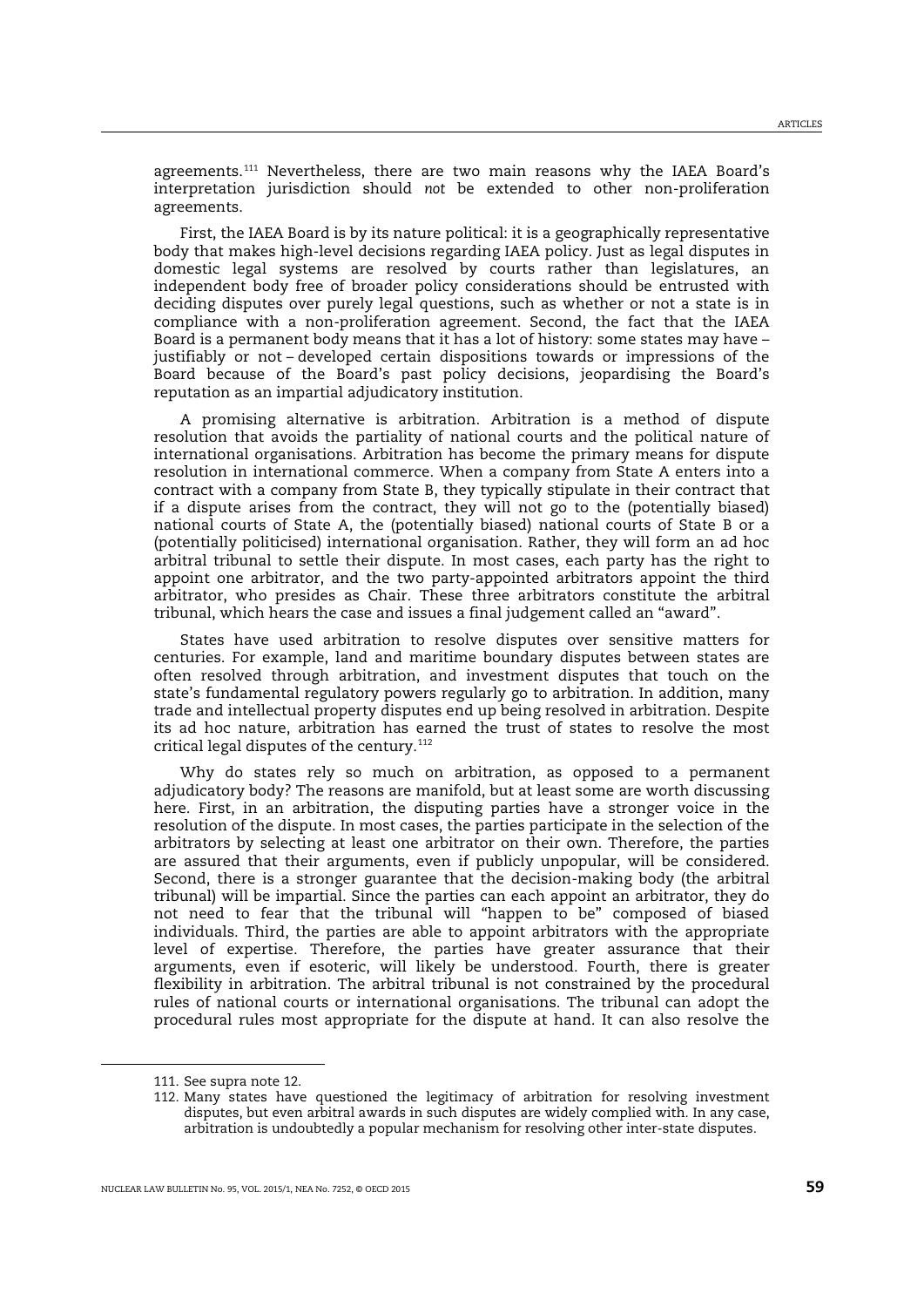dispute on a timeline most suitable for the parties; if the dispute is an emergency, for example, the tribunal could set a tighter timeline. Fifth, and finally, there is the option of confidentiality: disputes before arbitral tribunals can be kept completely (or partially) secret, for better or for worse.

All of these reasons are very much applicable to the arbitration of disputes arising from non-proliferation agreements. First, having a greater voice in the arbitration is particularly important for states such as Iran, North Korea and the United States that might feel that their perspectives on non-proliferation are not widely shared. By appointing an arbitrator, they can be sure that their perspectives are taken into consideration by the tribunal. Second, the fact that the arbitral tribunal is not a permanent body with a history and future of political decisionmaking would provide a guarantee of impartiality. The tribunal would be constituted solely for the dispute at hand, and would be dissolved after the dispute ends. Consequently, the parties can trust that the tribunal would resolve the dispute in a manner independent from outside considerations. Third, the interpretation of specific non-proliferation agreements may require a high degree of expertise. The ability of the parties to appoint arbitrators would allow them to choose specialists who have dedicated their careers to studying a particular legal issue, or even drafters of the non-proliferation agreement in question who would best understand the purposes and principles behind the agreement's text. Fourth, the flexibility permitted in arbitration would be particularly useful in non-proliferation disputes because the timeline for certain proliferation risks can be relatively short (e.g. enriching uranium to weapons-grade levels). Fifth, the option of confidentiality could be extremely helpful in settling certain non-proliferation disputes. States often take hard stances because they do not want to appear as politically weak before their own public or the world community. By allowing the resolution of nonproliferation disputes to be confidential, states could be more willing to come to mutually acceptable agreements. Moreover, some disputes may involve the presentation of confidential intelligence information that the proffering state may not want to become public. Allowing the arbitration to be kept confidential would confine knowledge of such information to the parties and the arbitrators.

In conclusion, arbitration is a promising interpretation mechanism for disputes arising from non-proliferation agreements. But how would it look in practice?

## *C. What would nuclear arbitration look like?*

Arbitration comes in all shapes and sizes. First, arbitration can be institutional or ad hoc. Second, arbitration can be binding or non-binding. Third, arbitration can arise from pre-dispute or post-dispute arbitration agreements.

#### *Institutional or ad hoc?*

Arbitration can be institutional or ad hoc. Institutional arbitration is conducted under the auspices of an arbitral institution (e.g. the Permanent Court of Arbitration). Ad hoc arbitration is conducted completely in private: the parties agree to abide by whatever rules they choose.

The arbitration of disputes arising from non-proliferation agreements should be institutional, so that there is some legitimacy to the process. The arbitral institution could be called the "Nuclear Arbitration Centre" (NAC) and could be an independent branch of the IAEA. The NAC secretariat would have two responsibilities: (1) maintaining and updating the NAC Arbitration Rules; and (2) handling the purely procedural matters of each arbitration (e.g. forwarding documents and organising files). To be clear, the Nuclear Arbitration Centre would not play any role in deciding disputes; only the members of party-appointed arbitral tribunals would be responsible for examining the merits of disputes.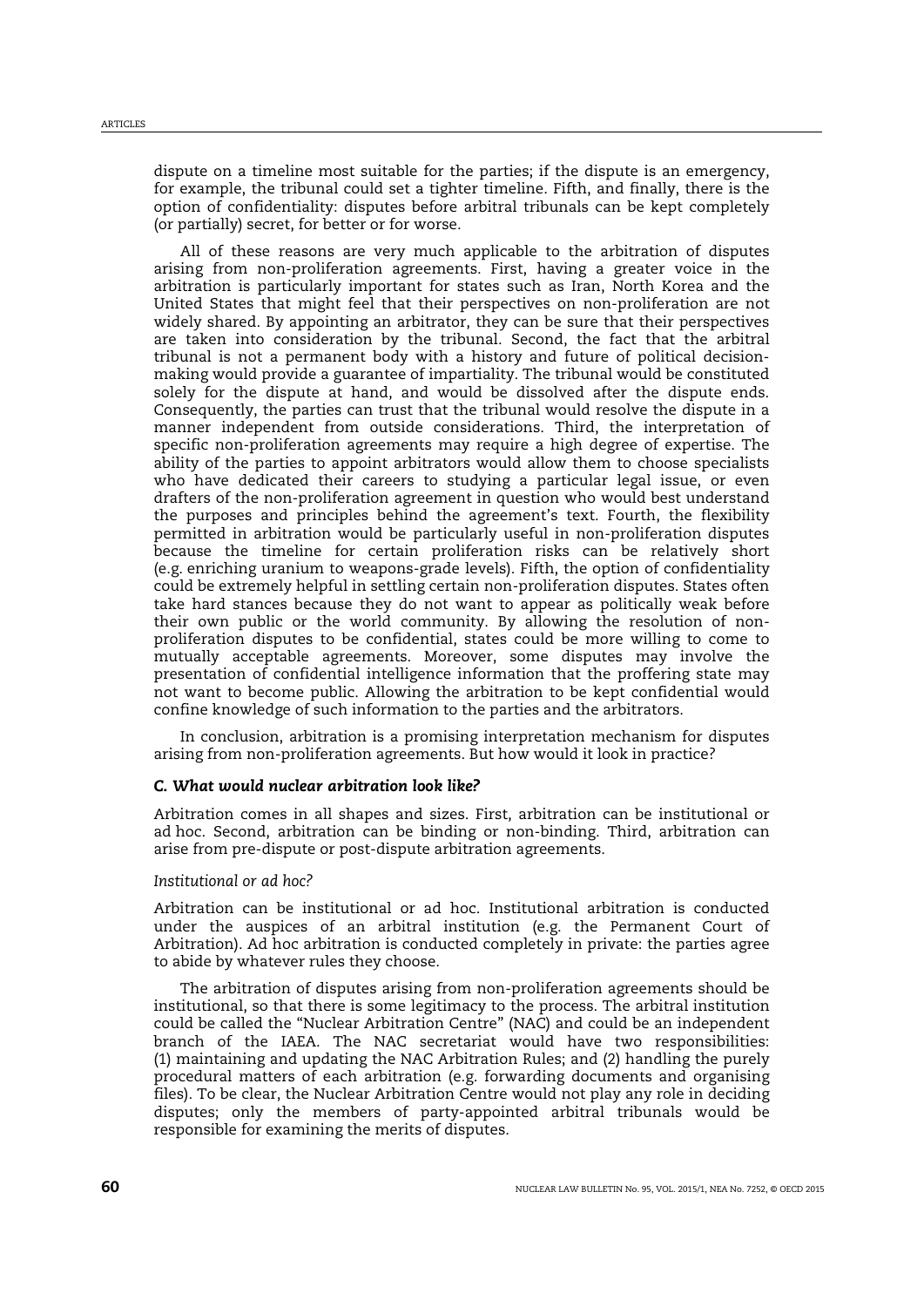#### *Binding or non-binding?*

Arbitration can also be binding or non-binding. Under binding arbitration, there is often a corresponding enforcement mechanism that forces the parties to comply with the arbitral award. Under non-binding arbitration, the final arbitral award is not necessarily enforceable against the parties, but it is still an authoritative determination on the matter.

The arbitration of disputes arising from non-proliferation agreements should be non-binding, as the arbitration would serve as a mere interpretation mechanism, not an enforcement mechanism. Introducing binding arbitration into nonproliferation agreements may be ideal, but, as mentioned in the Introduction, states would likely not agree to such infringements on its sovereignty for national security reasons.[113](#page-20-0) Non-binding arbitration (as purely an interpretation mechanism), however, would face much less opposition, as states would not be relinquishing any sovereignty and they would not be forced to comply with the arbitral award.

#### *Pre-dispute or post-dispute arbitration agreements?*

Arbitration is based on consent, and therefore any arbitral proceeding requires an arbitration agreement. That is, the parties must agree to submit the dispute in question to arbitration. The arbitration agreement can be a pre-dispute agreement (a specific clause located in the underlying agreement) or a post-dispute agreement (a separate agreement concluded after the dispute arises).

For the arbitration of disputes arising from non-proliferation agreements, it would be best to include a pre-dispute arbitration clause in the underlying agreement so as to force the disputing parties to arbitrate any disputes arising from the interpretation or application of the agreement. The clause could look like this:

All disputes arising from the interpretation or application of any of the provisions in the present agreement shall be finally settled under the Rules of Arbitration of the Nuclear Arbitration Centre by three arbitrators. Each party shall have the right to appoint one arbitrator. The two party-appointed arbitrators shall then jointly appoint the third arbitrator, who shall preside as Chair of the tribunal.

Consequently, once a dispute arises over the interpretation of a provision in the non-proliferation agreement, the parties would be forced to appoint an arbitral tribunal and forward the case to the tribunal. The tribunal would then – after having solicited and heard arguments from the parties – render an arbitral award on the matter. The award would interpret the relevant provisions of the agreement, determine whether the agreement was breached and (if applicable) specify the consequences of the breach. Since the arbitration would be non-binding, the award would not be enforceable. However, it would be authoritative.

#### *D. Why would states agree to nuclear arbitration?*

Proposals are productive only if they are politically feasible. In the sensitive field of nuclear non-proliferation, it is difficult to present a proposal that would be accepted by all parties, especially as most proposals favour one faction over another. Indeed, one can – as a matter of gross simplification – identify two factions in the field of nuclear non-proliferation: the "non-proliferation faction" (led by the United States) supports horizontal non-proliferation at the expense of the peaceful use of nuclear energy, while the "nuclear energy faction" (led by Iran, Egypt and the Non-Aligned

<span id="page-20-0"></span><sup>113.</sup> See supra not[e 3.](#page-0-5)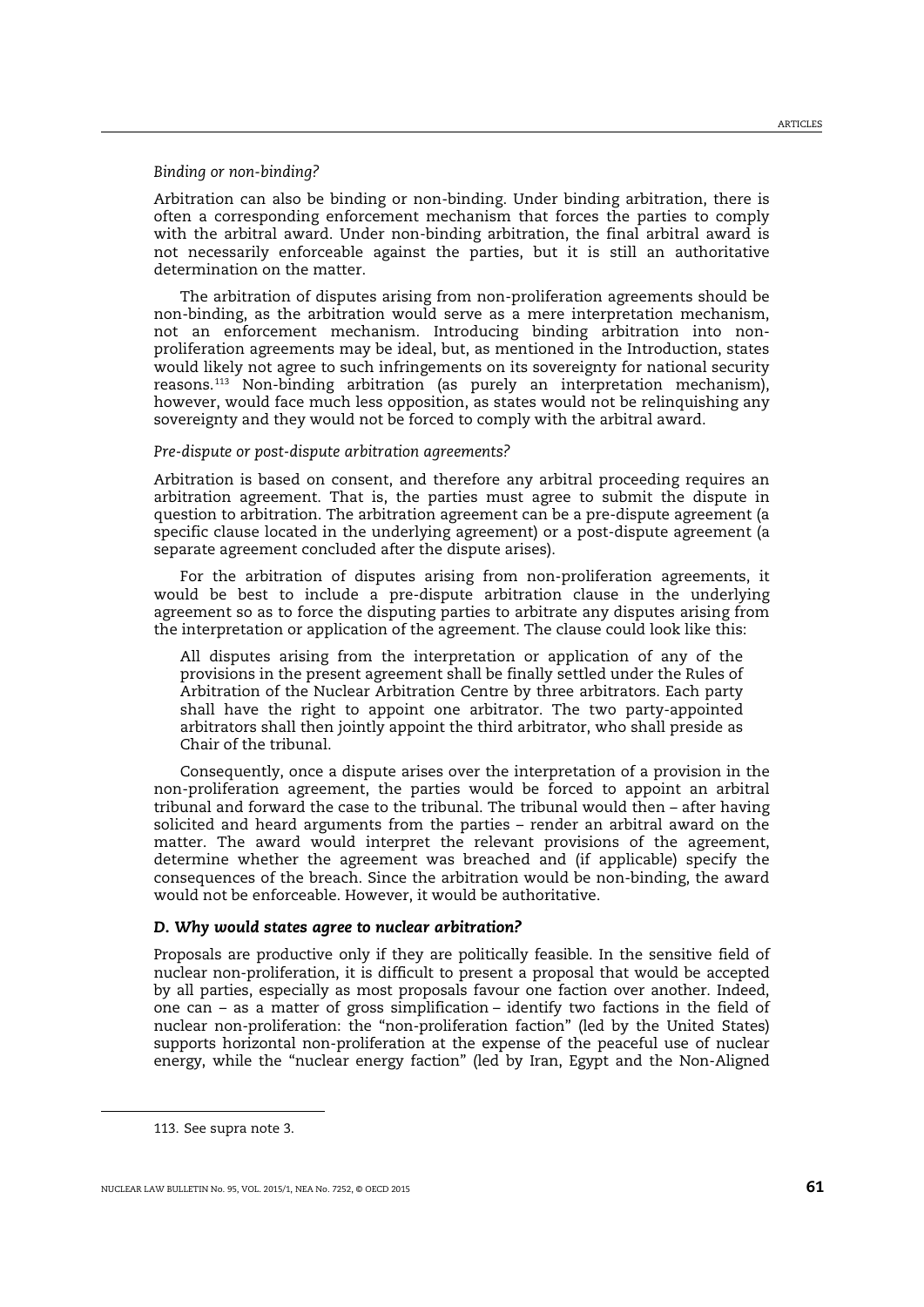Movement) supports the peaceful use of nuclear energy at the expense of risks of horizontal proliferation. Although it is often very difficult for a proposal to satisfy both factions, introducing arbitration as an interpretation mechanism could do so, especially as it is a procedural proposal, not a substantive one. Reasons why both factions would likely accept arbitration as an interpretation mechanism include the following.

First and foremost, it should be noted that the law – i.e. the texts of the various non-proliferation agreements that have given rise to cases of alleged noncompliance – does not favour one faction over the other. Among the cases examined in Section III, in some the law seems to be on the side of the non-proliferation faction, whereas in others the law seems to be on the side of the nuclear energy faction. Consequently, the only clear winner of establishing arbitration as the interpretation mechanism would be the rule of law.

Second, arbitration would save costs for both factions. The amount of time and resources that states from both factions have put into arguing that their legal interpretations are correct have been substantial. By allowing a private, impartial tribunal to render a final determination on such issues, states in both factions would be able to focus more of their time and energy on more productive matters.

Third, states would not be giving up any sovereignty because NAC arbitral awards would not be legally binding. Consequently, states could still resist complying with their non-proliferation obligations in cases where they find it absolutely necessary, such as if their national security interests are at stake.

#### V. Practical steps

Nuclear arbitration looks good on paper. How could it be implemented? Establishing a Nuclear Arbitration Centre under the auspices of the IAEA would be neither costly nor difficult. The most difficult part of implementing nuclear arbitration is having states actually include arbitration clauses within their non-proliferation agreements.

Although the NPT is the non-proliferation agreement that needs an interpretation mechanism the most, it would be extremely difficult for the treaty to be amended. Similarly, the multilateral nature of NECAs make them difficult to amend as well. The most practical starting point, then, is NCAs: states should begin amending their NCAs to include NAC arbitration clauses, and should begin including NAC arbitration clauses in their new NCAs.

<span id="page-21-0"></span>The United States could be the leader in this endeavour. At the moment, Washington is negotiating and renegotiating many NCAs. The US-Vietnam NCA and the US-Taiwan NCA were renewed just last year; [114](#page-21-1) the US-South Korea NCA was signed this year; $^\mathrm{115}$  $^\mathrm{115}$  $^\mathrm{115}$  and US NCAs with China, $^\mathrm{116}$  $^\mathrm{116}$  $^\mathrm{116}$  Japan, $^\mathrm{117}$  $^\mathrm{117}$  $^\mathrm{117}$  Jordan, $^\mathrm{118}$  $^\mathrm{118}$  $^\mathrm{118}$  Norway, $^\mathrm{115}$ 

<span id="page-21-1"></span><sup>114.</sup> Kerr, P.K. and M.B.D. Nikitin (2014), *Nuclear Cooperation with Other Countries: A Primer*, Congressional Research Service, Washington, DC, pp. 9-11.

<span id="page-21-2"></span><sup>115.</sup> Gale, A. and J.S. Kwaak, supra note [86.](#page-13-8)

<span id="page-21-3"></span><sup>116.</sup> Kerr, P.K. and M.B.D. Nikitin, supra note [114,](#page-21-0) p. 13.

<span id="page-21-4"></span><sup>117.</sup> Ibid., p. 7.

<span id="page-21-5"></span><sup>118.</sup> Kane, C. (2012), "US Nuclear Cooperation Agreements and the Middle East", Arms Control and Regional Security for the Middle East, www.middleeast-armscontrol.com/ 2012/08/03/us-nuclear-cooperation-agreements-and-the-middle-east/ (accessed 1 March 2015).

<span id="page-21-6"></span><sup>119.</sup> Kerr, P.K. and M.B.D. Nikitin, supra note [114,](#page-21-0) p. 14.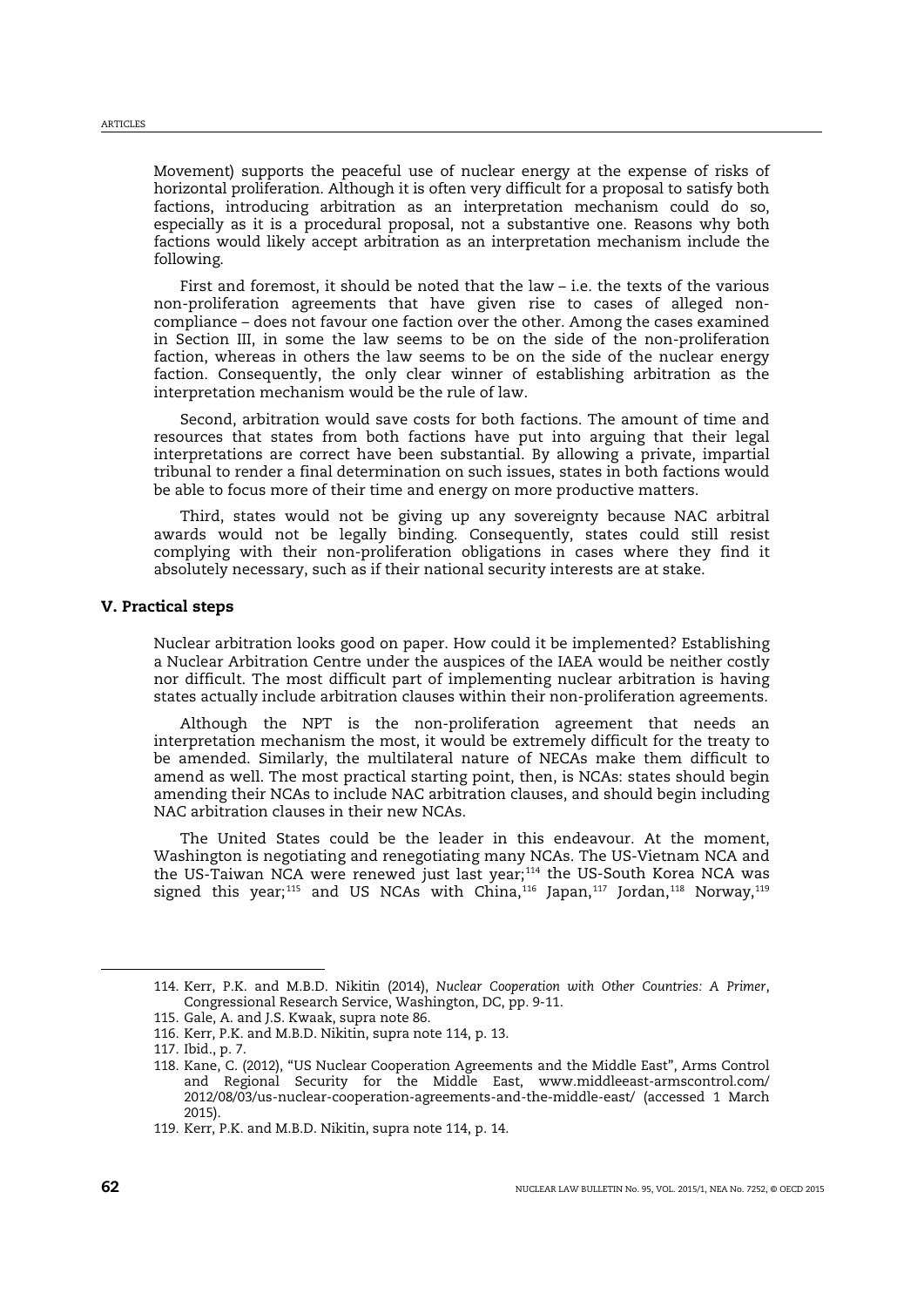Saudi Arabia<sup>[120](#page-22-1)</sup> and Thailand<sup>[121](#page-22-2)</sup> are in the pipeline. In addition, the United States has many other NCAs in force that are open to amendment.<sup>[122](#page-22-3)</sup> Many senators in Congress have been pushing for strong non-proliferation guarantees in their nuclear transfers, especially after the 2008 US-India NCA.<sup>[123](#page-22-4)</sup> The inclusion of arbitration clauses could be one such measure of achieving this objective.

<span id="page-22-0"></span>France could also play a leadership role, as it has recently signed some new NCAs at an effort to expand the market for its nuclear exports, such as with Saudi Arabia<sup>[124](#page-22-5)</sup> and South Africa.<sup>[125](#page-22-6)</sup> China<sup>[126](#page-22-7)</sup> and Russia<sup>[127](#page-22-8)</sup> have also recently expanded their exports, and are looking to sign new NCAs with states looking to develop nuclear power. Indeed, on the whole, many new states are interested in developing nuclear energy for peaceful purposes, such as Jordan, Saudi Arabia, Thailand, the UAE and Vietnam. New NCAs between supplier states and these nuclear newcomer states will need to be signed, and so opportunities to introduce NAC arbitration clauses into NCAs abound.

Including NAC arbitration clauses into new NCAs should be in the interest of all parties. While the situation may be different for the NPT, all parties to NCAs are generally interested in the complete compliance with all provisions of their NCAs, especially the non-proliferation provisions. It is widely believed that all of the nuclear newcomer states are genuinely seeking to develop purely peaceful nuclear programmes, which was not necessarily the case in the 1970s.<sup>[128](#page-22-9)</sup> Moreover, no matter how meticulous the drafters of the NCAs are, all parties would agree that there will always be ambiguous terminology that needs to be interpreted by an impartial authority. For example, there has been some controversy over whether the reprocessing restrictions in many of the US NCAs (e.g. the South Korea-US NCA) includes pyro processing.<sup>[129](#page-22-10)</sup> Including NAC arbitration clauses in NCAs would particularly be in the interest of supplier states like China and France that are eager to increase their nuclear exports, but also want to maintain a pro-non-proliferation image.

- <span id="page-22-1"></span>120. Sayler, K. (2011), "The Wisdom of a U.S.-Saudi Arabia 123 Agreement?", Center for Strategic & International Studies, http://csis.org/blog/wisdom-us-saudi-arabia-123 agreement (accessed 4 April 2015).
- <span id="page-22-2"></span>121. Kerr, P.K. and M.B.D. Nikitin, supra note [114,](#page-21-0) p. 15.

<span id="page-22-3"></span><sup>122.</sup> Ibid., pp. 13-15.

<span id="page-22-4"></span><sup>123.</sup> Ibid., pp. 8-9.

<span id="page-22-5"></span><sup>124.</sup> Golla, M. (2011), "*Nucléaire : Paris et Ryad ont signé un accord*" [Nuclear: Paris and Riyadh have signed an agreement], *Le Figaro*, 22 February 2011, www.lefigaro.fr/societes/2011/ 02/22/04015-20110222ARTFIG00426-nucleaire-francais-les-projets-se-precisent.php (accessed 4 April 2015).

<span id="page-22-6"></span><sup>125.</sup> *Le Soir* (2014), "*Afrique du Sud: Zuma autorise un accord de coopération nucléaire avec la France*" [South Africa : Zuma authorises a nuclear co-operation agreement with France], 10 October 2014, www.lesoir.be/677014/article/actualite/fil-info/fil-info-monde/2014-10-10/afrique-dusud-zuma-autorise-un-accord-cooperation-nucleaire-avec-fr (accessed 4 April 2015).

<span id="page-22-7"></span><sup>126.</sup> World Nuclear News (2014), "China, South Africa extend nuclear cooperation", 10 November 2014, www.world-nuclear-news.org/NP-China-South-Africa-extend-nuclearcooperation-1011144.html (accessed 4 April 2015).

<span id="page-22-8"></span><sup>127.</sup> Crail, P. (2009), "Russia, India Ink Nuke Cooperation Deal", Arms Control Association, www.armscontrol.org/act/2009\_01-02/russiaindiacoop (accessed 4 April 2015); Agreement Between the Government of Australia and the Government of the Russian Federation on Cooperation in the Use of Nuclear Energy for Peaceful Purposes (2007), 2814 UNTS I-49368; World Nuclear News, supra not[e 126.](#page-22-0)

<span id="page-22-9"></span><sup>128.</sup> See Tzeng, P., supra not[e 106.](#page-15-8)

<span id="page-22-10"></span><sup>129.</sup> Weiner, S. (2012), "Reaching an Agreement on South Korean Pyroprocessing", Center for Strategic & International Studies, http://csis.org/blog/reaching-agreement-south-koreanpyroprocessing (accessed 4 April 2015).